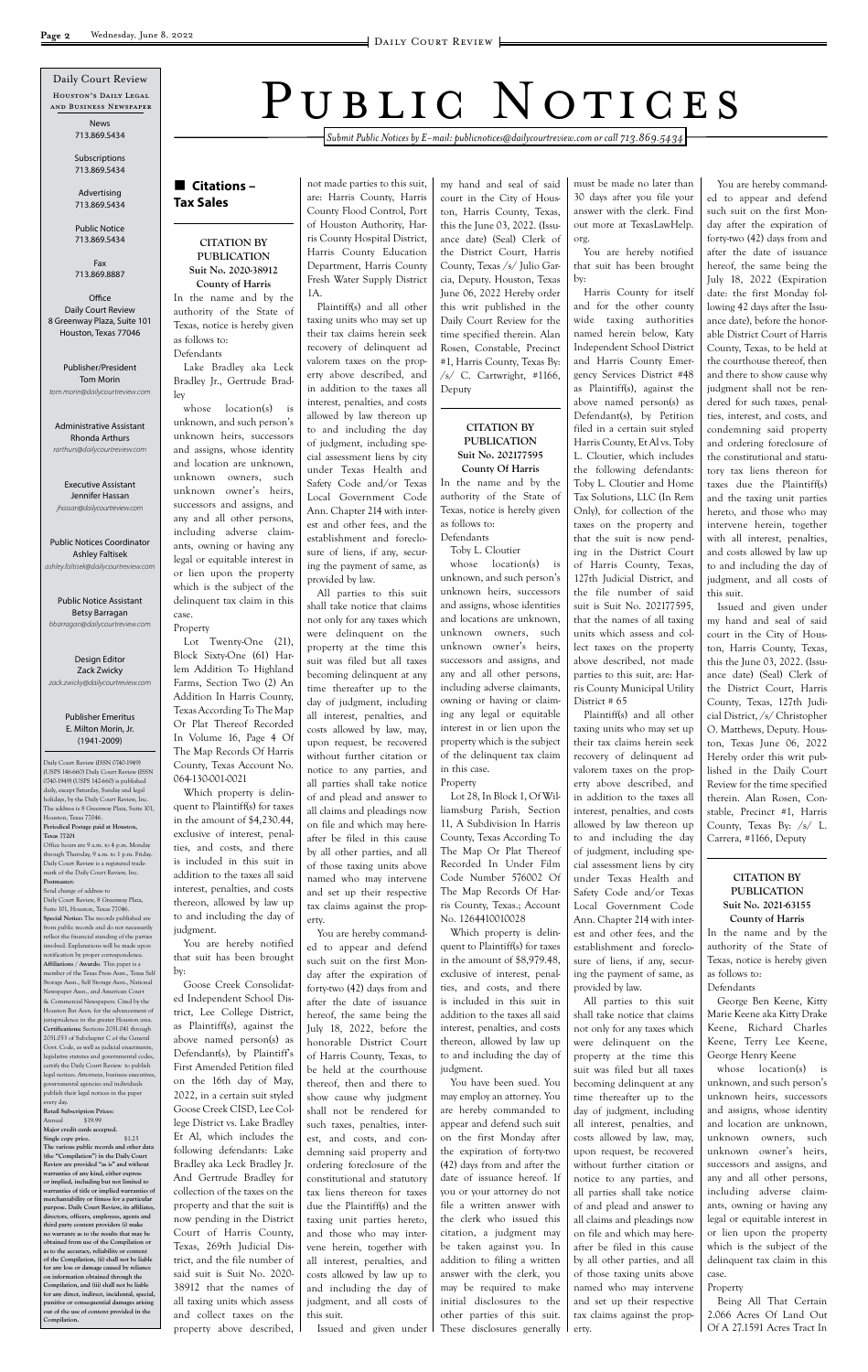The L. A. Gueringer Survey, A-1699, Harris County, Texas, And Being More Particularly Described By Metes And Bounds As Follows: Beginning At A 1/2 Inch Iron Rod For The Southeast Corner Of This Tract, Said Corner Being In The Westerly Line Of Crosbycedar Bayou Road (60 Feet Wide) And Being Further Located North 33° 49' 00" West - 160.00 Feet From The Intersection Of The Said Westerly Line Of Crosby-Cedar Bayou Road And The Northerly Line Of Archer Road (100 Feet Wide) As Established By Right-Of-Way To Harris County, Texas And Recorded Under County Clerk's File No. D-458173, Harris County, Texas; Thence, Continue Along Said Westerly Line Of Crosby-Cedar Bayou Road, North 33° 49' 00" West - 300.00 Feet To A 1/2 Inch Iron Rod For Corner; Thence, South 80° 50' 00" West - 267.52 Feet To A 1/2 Inch Iron For Corner; Thence, South 09° 10' 00" East - 272.66 Feet To A 1/2 Inch Iron Rod For Corner; Thence, North 80° 50' 00" East - 392.64 Feet To The Place Of Beginning And Containing 2.066 Acres Of Land, More Or Less. Account No. 048-236-000- 0032

Which property is delinquent to Plaintiff(s) for taxes in the amount of \$21,217.18, exclusive of interest, penalties, and costs, and there is included in this suit in addition to the taxes all said interest, penalties, and costs thereon, allowed by law up to and including the day of judgment.

You are hereby notified that suit has been brought by:

Goose Creek Consolidated Independent School District, Lee College District, as Plaintiff(s), against the above named person(s) as Defendant(s), by Plaintiff's Origina Petition filed on the 29th day of September, 2021, in a certain suit styled Goose Creek CISD, Lee College District vs. George Ben Keene, Kitty Marie Keene aka Kitty Drake Keene, Richard Charles Keene, Terry Lee Keene, George Henry Keene, which includes the following defendants: George Ben Keene, Kitty Marie Keene aka Kitty Drake Keene, Richard Charles Keene, Terry Lee Keene, George Henry Keene, John Russell Keene, for collection of the taxes on the property and that the suit is now pending in the District Court of Harris County, Texas, 270th Judicial District, and the file number of said suit is Suit No. 2021- 63155 that the names of all taxing units which assess and collect taxes on the property above described, not made parties to this suit,

are: Harris County, Harris County Flood Control, Port of Houston Authority, Harris County Hospital District, Harris County Education Department, City of Baytown.

Plaintiff(s) and all other taxing units who may set up their tax claims herein seek recovery of delinquent ad valorem taxes on the property above described, and in addition to the taxes all interest, penalties, and costs allowed by law thereon up to and including the day of judgment, including special assessment liens by city under Texas Health and Safety Code and/or Texas Local Government Code Ann. Chapter 214 with interest and other fees, and the establishment and foreclosure of liens, if any, securing the payment of same, as provided by law.

All parties to this suit shall take notice that claims not only for any taxes which were delinquent on the property at the time this suit was filed but all taxes becoming delinquent at any time thereafter up to the day of judgment, including all interest, penalties, and costs allowed by law, may, upon request, be recovered without further citation or notice to any parties, and all parties shall take notice of and plead and answer to all claims and pleadings now on file and which may hereafter be filed in this cause by all other parties, and all of those taxing units above named who may intervene and set up their respective tax claims against the property.

> **STANDING TEMPO-RARY MUTUAL INJUNC-TIONS DIVORCE NO CHILDREN** of **CITALLI NUNEZ**, Petitioner was filed in the 328th Judicial District Court of Fort Bend County, Texas on **March 01, 2022; March 02, 2022** against **ADEKOLA OLAWUMI ADEYEMI**, Respondent; it bears cause number **22-DCV-291489** and styled **IN THE MATTER OF THE MAR-RIAGE OF CITALLI NUNEZ AND ADEKOLA OLAWUMI ADEYEMI**. The suit requests **THAT THE BONDS OF MATRI-MONY BE DISSOLVED**. The court has authority in

You are hereby commanded to appear and defend such suit on the first Monday after the expiration of forty-two (42) days from and after the date of issuance hereof, the same being the July 18, 2022, before the honorable District Court of Harris County, Texas, to be held at the courthouse thereof, then and there to show cause why judgment shall not be rendered for such taxes, penalties, interest, and costs, and condemning said property and ordering foreclosure of the constitutional and statutory tax liens thereon for taxes due the Plaintiff(s) and the taxing unit parties hereto, and those who may intervene herein, together with all interest, penalties, and costs allowed by law up to and including the day of judgment, and all costs of this suit. Issued and given under my hand and seal of said court in the City of Houston, Harris County, Texas, this the June 03, 2022. (Seal) Clerk of the District Court, Harris County, Texas, /s/ Julio Garcia, Deputy. Houston, Texas June 6, 2022 Hereby order this writ pub-

# ■ Citations – **Civil Suits**

lished in the Daily Court Review for the time specified therein. Alan Rosen, Constable, Precinct #1, Harris County, Texas By: /s/ G. Hirschhorn, #1166, Deputy



**CITATION BY PUBLICATION No. 2022-21585 Plaintiff: Durand, Brinisha vs. Defendant: Wilkerson, Terran In The 247th Judicial District Court of Harris County, Texas The State Of Texas County Of Harris** To: Terran Wilkerson,

And To All Whom It May Concern, Whose Residence And Whereabouts Are Unknown, Respondent(s):

You have been sued. You may employ an attorney. If you or your attorney do not file a written answer with the Clerk who issued this citation by 10:00 a.m. on the Monday next following the expiration of 20 days after you were served this citation and Original Petition For Divorce, a default judgment may be taken against you. The Petition of Brinisha Durand, Petitioner, was filed in the 247th Court of Harris County, Texas, on the 11th day of April, 2022, against Terran Wilkerson, Respondent(s), and the said suit being numbered 2022- 21585 on the docket of said Court, and entitled "In the Matter of the Marriage of Brinisha Durand and Terran Wilkerson and in the interest of the child(ren): Name: Taylor Wilkerson – DOB: August 3, 2015, nature of which suit is a request to Divorce With Children.

"The Court has authority in this suit to enter any judgment or decree dissolving the marriage and providing for the division of property and custody and support of the children, which will be binding on you."

Issued And Given Under My Hand And Seal Of Said Court At Houston Texas On This The 2nd day of June, 2022. Issued at request of: Brinisha Durand, 2539 Spring Cypress Rd, Apt 5203, Spring, Texas 77388, Bar No. 1. (Seal) Marilyn Burgess, District Clerk, Harris County, Texas. By: /s/ Deputy Melissa Fortner. Houston, Texas, 06/06/2022. I hereby order this writ published in the Daily Court Review for the time specified therein. Alan Rosen, Constable Precinct #1, Harris County, Texas. By: /s/ G. Hirschhorn, #1166, Deputy

**Filed in District Court State of Minnesota**

**Younghans, Nykee May 27 2022 10:02 AM State of Minnesota Ramsey County District Court Second Judicial District Court File Number: 62-DA-FA-22-460 Case Type: Domestic Abuse In The Matter Of Netreece Lachell Bellfield And Obo Minor Child Vs Deonte Arial Blakemore Notice of Hearing by Publication (Minn. Stat. § 518B.01, subd. 8) To Respondent named above:** An order has been issued directing you to appear at the Ramsey County Juvenile and Family Justice Center, 25 W 7th St, St. Paul MN 55102 on June 27, 2022 at 8:15am and explain why the relief sought in the Petition for the Order for Protection should not be granted. You may obtain a copy of the Petition and any order issued from the court from the Ramsey County Court Administrator's Office. If you do not appear at the scheduled hearing, the Petitioner's request may be granted as a default matter. Failure to appear will not be a defense to prosecution for violation of the Court's Order. Court Administrator

Ramsey County District Court

**THE STATE OF TEXAS CITATION BY PUBLICATION TO: ADEKOLA OLAWU-MI ADEYEMI, and to all whom it may concern, Respondent(s),**

**GREETINGS:**

You have been sued. You may employ an attorney. If you or your attorney do not file a written answer with the clerk who issued this citation by 10:00 AM on the Monday next following the expiration of twenty (20) days after you were served this citation and petition, a default judgment may be

taken against you. The **ORIGINAL PETI-TION FOR DIVORCE;**  this suit to enter any judgment or decree dissolving the marriage and providing for the division of property which will be binding on you. Issued and given under my

hand and seal of the said Court at Richmond, Texas, **on this the 9th day of May, 2022.** ATTORNEY FOR PETI-TIONER: **JOHN H. LESTER EDWARD LAW GROUP 6671 SOUTHWEST FREE-WAY SUITE 442 HOUSTON TX 77074 713-998-7053 BEVERLY MCGREW WALKER, DISTRICT CLERK FORT BEND COUNTY, TEXAS** Physical Address: 1422 Eugene Heimann Circle, Room 31004 Richmond, Texas 77469 Mailing Address: 301 Jackson Street, Room 101 Richmond, Texas 77469 By: /s/ Deputy District Clerk Christian Reems Telephone: (281) 341-4524 Stamp: District Court of

Fort Bend County, Texas

**CITATION BY PUBLICATION CAUSE NO. 1182128 WEST HARRIS COUNTY REGIONAL WATER AUTHORITY VS. THOMAS A. HUTCHESON, INDIVIDUALLY AND AS THE SUCCESSOR INDEPENDENT EXECUTOR OF THE ESTATE OF MILDRED H. ROUSE, DECEASED; THE UNKNOWN DEVISEES, BENEFICIARIES, AND TRUSTEES UNDER THE LAST WILLS OF ALLEN C. HUTCHESON, DECEASED, FRED W. SULTAN, JR., DECEASED, AND LAWRENCE O'DONNELL, DECEASED; THE UNKNOWN OWNERS OF AND OWNERS OF INTERESTS IN A 0.0492- ACRE TRACT OF LAND SITUATED IN THE T.S. LUBBOCK SURVEY, ABSTRACT NO. 508, HARRIS COUNTY, TEXAS; ET AL. EMINENT DOMAIN PROCEEDING ASSIGNED TO THE JUDGE OF THE COUNTY CIVIL COURT AT LAW NO. 2 HARRIS COUNTY, TEXAS NOTICE OF HEARING THE STATE OF TEXAS COUNTY OF HARRIS** TO: The unknown devisees, beneficiaries, and

trustees under the Last Will of Allen C. Hutcheson filed for probate in Cause No. 131887, styled Estate of Allen C. Hutcheson, Deceased and assigned to the Probate Court No. 1 of Harris County, Texas;

The unknown devisees, beneficiaries, and trustees under the Last Will of Mildred H. Rouse filed for probate in Cause No. 308959, styled Estate of Mildred H. Rouse, Deceased and assigned to the Probate Court No. 4 of Harris County, Texas;

The unknown devisees, beneficiaries, and trustees under the Last Will of Henrietta H. Schwartz filed for probate in Cause No. 330870, styled Estate of Henrietta H. Schwartz, Deceased and assigned to the Probate Court No. 3 of Harris County, Texas;

The unknown Successor Trustee of the Hutcheson Family Trust established April 10, 1984;

The unknown devisees, beneficiaries, and trustees under the Last Will and Testament of Fred W. Sultan, Jr. filed for probate in Cause No. 160445, styled Estate of Fred William Sultan, Jr., Deceased and assigned to the Probate Court No. 3 of Harris County, Texas;

The unknown heirs, successors, and assigns of Byrd Wagner Sultan, Deceased; The unknown devisees, beneficiaries, and trustees under the Last Will and Testament of Lawrence O'Donnell filed for probate in Cause No. 242407, styled Estate of Lawrence O'Donnell, Deceased and assigned to the Probate Court No. 1 of Harris County, Texas;

The unknown devisees, beneficiaries, and trustees under the Last Will and Testament of Martha Fisher O'Donnell filed for probate in Cause No. 345630, styled Estate of Martha Fisher O'Donnell, Deceased and assigned to the Probate Court No. 3 of Harris County, Texas;

The unknown owners of and owners of interests in a 0.0492-acre tract of land situated in the T.S. Lubbock Survey, Abstract No. 508, Harris County, Texas and being part of the residue of a called 100-acre tract of land described in the Deed to Allen C. Hutcheson, Fred W. Sultan, Jr., Lawrence O'Donnell, and Eugene D. O'Donnell executed on June 11, 1957 and recorded in Volume 3356, Page 458 of the Deed Records of Harris County, Texas; Thomas A. Hutcheson, individually and as the Successor Independent Executor of the Estate of Mildred H. Rouse, Deceased; Daniel McCaslin Hutcheson; Joan H. Thompson; Robert W. Hutcheson; Nathan Hutcheson; Jonathan Hutcheson; Sarah Hutcheson Holland; Susan H. Schwartz, individually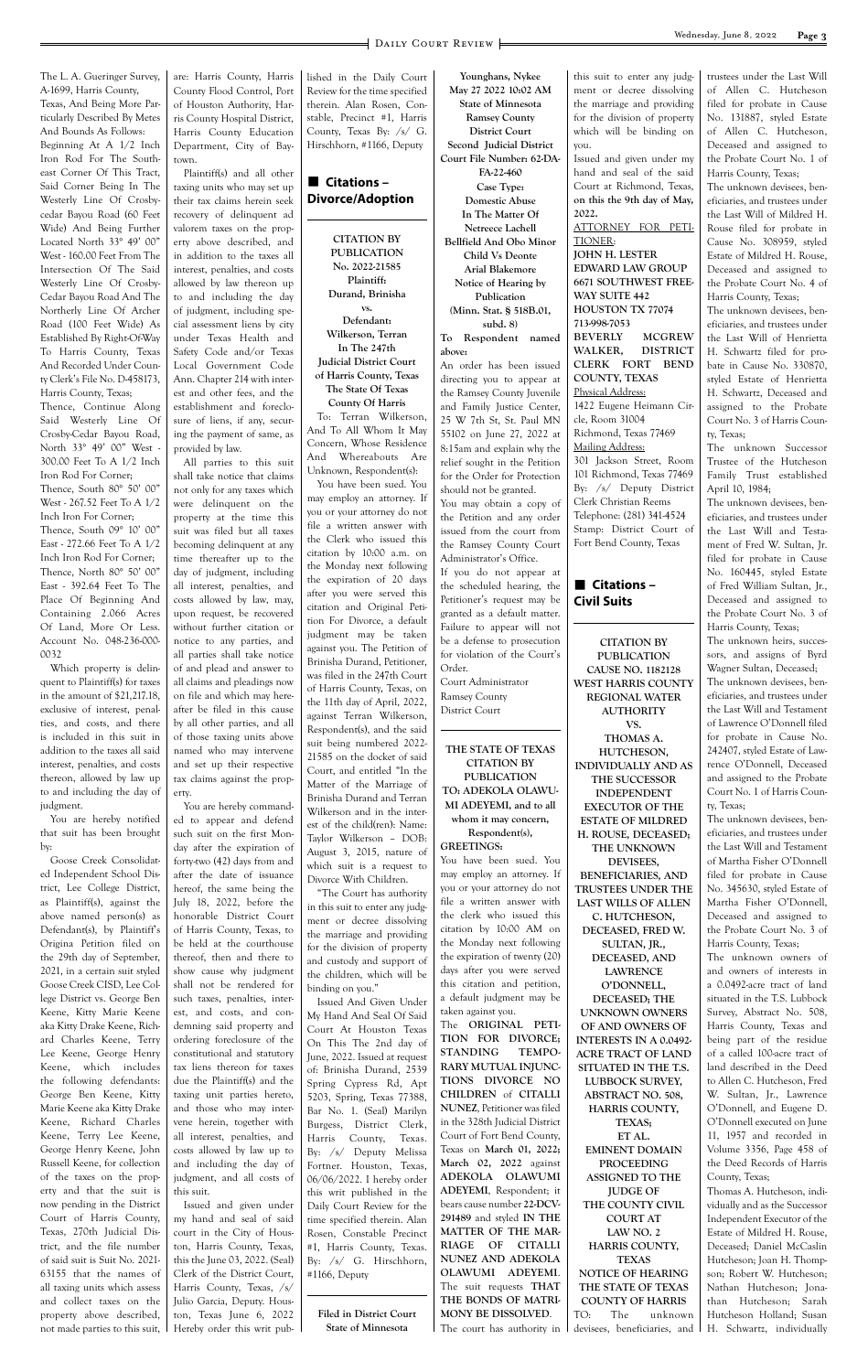and as the Sole Independent Executor of the Estate of Henrietta H. Schwartz, Deceased; Mark Daniel Isaac Zucker; Ariel Dana Zucker; Elizabeth Schwartz Hioe f/k/a Elizabeth Sue Schwartz; James Sterling Hutcheson, Jr.; Holly Hutcheson Jasperson; Joanne Hutcheson Denton; Scott Brown Hutcheson; Allen McCaslin Hutcheson; and Krista Kathleen Sultan a/k/a Krista Kathleen Sultan-Styne.

You have been named as a defendant in the Petition and Statement in Condemnation (the "Petition") filed by the West Harris County Regional Water Authority (the "Authority") on March 8, 2022, styled WEST HAR-RIS COUNTY REGION-AL WATER AUTHOR-ITY VS. THOMAS A. HUTCHESON, ET AL. and pending as Cause Number 1182128 on the docket of the County Civil Court at Law No. 2 of Harris County, Texas.

This is an eminent domain proceeding, in which the Authority is acquiring a permanent and perpetual easement and right-of-way (the "Easement") on, in, across, along, under, over, upon, through, and within certain real property situated in Harris County for the construction, installation, operation, and maintenance of facilities for the transportation and delivery of water to and within its boundaries, the property to be subject to such Easement being more particularly described as follows: A 0.0492-acre (2,145 square feet) parcel of land situated in the T.S. Lubbock Survey, Abstract No. 508, Harris County, Texas, as more particularly described and depicted in Exhibit A to the Petition, and being part of the residue of a called 100-acre tract of land described in the Deed to Allen C. Hutcheson, Fred W. Sultan, Jr., Lawrence O'Donnell, and Eugene D. O'Donnell executed on June 11, 1957 and recorded in Volume 3356, Page 458 of the Deed Records of Harris County, Texas. You are hereby notified that you may own or hold an interest in the above-described land. You are further given notice that the undersigned Special Commissioners will, at 10:00 a.m. on June 15, 2022, which is the first Wednesday next after the expiration of 42 days from May 3, 2022, the date of issuance of this citation, hold a hearing to assess the fair market value of the easement rights, herein described and as more particularly described in the Petition, to be acquired by the Authority through such condemnation proceeding. The hearing will be held at the following location: Regus, Congress Conference Room, 13th Floor, Pennzoil Place, North Tower, 700 Milam Street, Suite 1300, Houston, Texas 77002. You are further given notice that, in accordance with the Emergency Orders issued by

the Texas Supreme Court in response to the COVID-19 pandemic, including but not limited to the Forty-Ninth Emergency Order dated March 22, 2022, as well as the current guidance (effective May 2021) issued by the Office of Court Administration with respect to the conduct of court proceedings, anyone — including but not limited to a party, attorney, witness, court reporter, or Special Commissioner — may participate in the hearing remotely by Zoom videoconference or teleconference. Should you wish to participate remotely, you may contact the Authority's counsel, identified below, to obtain the link through which you must register for and obtain access to the hearing.

The Authority is represented by its attorneys, Frederick D. Junkin and Elly Austin Vecchio of Phelps Dunbar LLP, who may be contacted at 910 Louisiana Street, Suite 4300, Houston, Texas 77002, (713) 626-1386.

Defendants are hereby notified that if you fail to appear and timely file objections to the Award of Special Commissioners to be entered at the conclusion of the above-referenced hearing, judgment by default may be rendered against you for the relief demanded in the Petition.

Issued under my hand and the seal of the Court at Harris County, Texas, on the 3rd day of May, 2022.

/s/ Laolu Davies-Yemitan, Special Commissioner /s/ Steven Duble, Special

Commissioner /s/ Seth Kretzer, Special Commissioner

**CAUSE NO. 114996-CV 412th District Court Brendettae Payne vs.**

**Notice Of Public Sale** NOTICE OF SALE NOTICE IS HEREBY GIVEN that the undersigned intends to sell the personal property described below to satisfy a landlord's lien imposed on said property under The Self-Service Storage Act. The undersigned will sell at public sale by competitive bidding on Thursday the 16th day of June, 2022 at 10:00 AM on Lockerfox.com. Said property is iStorage, 2915 N 23rd St, La Porte, TX, 77571 Kurt Ross 119 Furniture, Assorted Misc Items. Purchases must be paid for at the time of purchase by cash only. All purchased items are sold as is, where is, and must be removed within 48 hours of the sale. Sale is subject to cancellation in the event of settlement between owner and obligated party. 5-31-22;6-8-22-2-af **Notice Of Public Sale** NOTICE OF SALE NOTICE IS HEREBY GIVEN that the undersigned intends to sell the personal property described below to satisfy a landlord's lien imposed on said property under The Self Service Storage Act. The undersigned will sell at public sale by competitive bidding on Thursday the 16th day of

**London Mimms, George** 

**Davis, Jr. Personal Representative of Kit Bullard Estate; George Davis, Jr., Individually; Steven Williams, Danielle Mahone, Tommie Caldwell, and Annette Edwards,** TO: Kit Bullard and Unknown Heirs of Kit Bullard, and to all whom it may concern: NOTICE TO DEFEN-DANT: "You have been sued. You may employ an attorney. If you or your Attorney do not file a written answer with the Clerk who issued this Citation by 10:00 a.m. on the Monday next following the expiration of 42 days after the date this Citation was issued, a Default Judgment may be taken against you. In addition to filing

a written answer with the clerk, you may be required to make initial disclosures to the other parties of this suit. These disclosures generally must be made no later than 30 days after you file your answer with the clerk. Find out more at TexasLawHelp. org."

You are hereby commanded to appear by filing a written answer to the Plaintiffs' Original Amended Petition for Partition at or before 10:00 o'clock a.m. on the Monday next after the expiration of 42 days after the date of issuance of this Citation the same being Monday the 18th day of July, 2022, before the Honorable 412th District Court, Brazoria County Courthouse, Angleton, Texas. Said Plaintiffs Amended Petition was filed in said court on the 5th day of November, 2021 in the above entitled cause.

A brief statement of the nature of this suit is as follows, Partition to-wit: A0020 SF Austin, Tract 4&4A (Und Pt)(Div 10) as is more fully shown by Plaintiffs Amended Petition on file in this suit.

If filing Pro Se, said answer may be filed by mailing same to: Brazoria County District Clerk's Office, 111 E. Locust, Suite 500, Angleton, Texas, 77515-4678 or by bringing said answer in person to the aforementioned address.

The name and address of the Attorney for Plaintiff is Brendettae Payne, 14090 SW Freeway, Suite 300, Sugar Land, TX 77478, (713) 227-0900.

The Court has authority in this suit to enter Judgment. Any such Judgment will be binding upon you.

Issued and given under my hand and seal of said Court at Angleton, Texas, on the 2nd day of June, 2022. Donna Strakey, District Clerk, Brazoria County, Texas. By /s/ Sunnye Wingo, Deputy (Seal)

# ■ Storage Notices

**Notice Of Public Sale** NOTICE OF SALE NOTICE IS HEREBY GIVEN that the undersigned intends to sell the personal property described below to satisfy a landlord's lien imposed on said property under The Self Service Storage Act. The undersigned will sell at public sale by competitive bidding on Thursday the 16th day of June, 2022 at 10:00 AM on Lockerfox.com. Said property is iStorage, 1440 South Egret Bay Blvd, League City, TX, 77573 Bell, Terrance 349 Bags, boxes, household items. Bell, Terrance 404 box spring, kids ride on toy, shed, coolers, tools. Jaramillo, Oscar 215 gas can,

oil pan, motorcycle parts. Washington, Reyanne 408 Box spring, toys, chairs, totes, bags. Purchases must be paid for at the time of purchase by cash only. All purchased items are sold as is, where is, and must be removed within 48 hours of the sale. Sale is subject to cancellation in the event of settlement between owner and obligated party. 5-31-22;6-8-22-2-af

**Notice Of Public Sale** NOTICE OF SALE

NOTICE IS HEREBY GIVEN that the undersigned intends to sell the personal property described below to satisfy a landlord's lien imposed on said property under The Self Service Storage Act. The undersigned will sell at public sale by competitive bidding on Thursday the 16th day of June, 2022 at 10:00 AM on Lockerfox.com. Said property is iStorage, 410 Old Galveston Rd, Webster, TX, 77598 Isenblitter, Melissa 321 Curio Cabinet, Dresser. McNeely, Brandi 3308 Furniture, Totes, Boxes, Christmas. Purchases must be paid for at the time of purchase by cash only. All purchased items are sold as is, where is, and must be removed within 48 hours of the sale. Sale is subject to cancellation in the event of settlement between owner and obligated party. 5-31-22;6-8-22-2-af

June, 2022 at 10:00 AM on Lockerfox.com. Said property is iStorage, 5035 Burke Rd, Pasadena, TX, 77504 WiIlms, Larry 214 Misc items. Guia, Rose 111 Household goods. St. Julien, Joseph 212 Misc items. Purchases must be paid for at the time of purchase by cash only. All purchased items are sold as is, where is, and must be removed within 48 hours of the sale. Sale is subject to cancellation in the event of settlement between owner and obligated party. 5-31-22;6-8-22-2-af

# **Notice of Public Sale Extra Space Storage**

**www.storagetreasures.com** Extra Space Storage will hold a public auction to satisfy Extra Space's lien, Jun 17 2022, by selling personal property described below, belonging to those individuals listed below, The auction will be listed and advertised on www.storage treasures. com. Purchases must be made with cash only and paid at the above referenced facility in order to complete the transaction. Extra Space Storage may refuse any bid and may rescind any purchase up until the winning bidder takes possession of the personal property. Clean up deposit required.

**Friday, 17 JUN 22, ending at 10am. Store 0466**

# **8600 South Main Houston TX 77025**

Roslyn Clowers: Bed, fridge table, boxes and totes; Naomi Gray: boxes, queen mattress; Angelis Chaney: totes, boxes and clothes

**Store 0584 2222 Southwest Frwy Houston TX 77098** Beau Bryan – Household

Goods **Store 1629 3505 W Belfort**

**Houston TX 77025**

Tolulope Falade – Appliances, Boxes, Furniture; Shirlonda Hewett – Household Items; Nyree Carlisle – 2 Bedroom Home Fully Furniture with Some Garage Items; Nicholas Darby - 2 beds boxes table no living

room stuff; Melinda Leblanc - Household Items; Adrianne Sells-Carrillo - Appliances and Household Items **Store 1837 5208 Reading Rd Rosenberg TX 77471** Christopher Ringer- Household Goods **Store 7089 10535 Mason Rd Richmond TX 77406** Jason Hollen – household; Margarita Silva – household; Tiffany Henson - household **Store 8337 8421 Homeward Way Sugar Land TX 77479** Naeem Ali– water bottles; Denise Rogers- household **Store 8613 10220 Beechnut St Houston TX 77072** Elizabeth Ramirez-Grego-

rio: boxes, bags, clothes; Mohamed Mabrouk: household items; Raquel McGee: 1 bed , mattress, Large sofa, 2T.V.s loveseat , boxes , table 4chairs; Kimberly Davis: Household goods; Jada Foley: TV's, clothes, shoes, electronics; Robert Anderson: Boxes, tools, clothing and household goods; Eduardo Ferrer: 1 bedroom place. Furniture and household goods.

# **Store 7544 11539 Canemont St**

**Houston 77035** Debra Jones - household; Denise Arredondo - household; Dianna Malloy household; Harrison Smith - household; Alton C. Lacy - household

**Store 1945 7940 W Grand Pkwy S**

**Richmond 77406** Lana Ashton – Household Items; Andre Smith – Household Items

#### **Store 7105 4001 Old Spanish Trail Houston 77021**

Belinda Bennett - household; Kathy Reece - household; Monique Lewis - household; Alton Young - household; ShaLanda Shaw - household; Edward Osborn - household; Landri Roberts - household; L Keidra Lewis household; Kristen Bertrand - household; Derrell Durden - household; Shemekia Brooks - household; Deleah Broussard - household; Bianca Lopez - household; Darren Robinson - household; Denest Banner - household

# **Store 1973**

#### **6400 Hwy 6 Missouri City 77459**

Bashelia Ward - Household items; Tammy Humphrey - Household items; Cheryl Dome - Household items; Cheryl Dome - Household items; Hina Ishaq - Household items 6-1-22;6-8-22-2-af

**Notice of Public Sale**

Notice is hereby given that Your Storage Place and A-AAA Storage will sell the contents of the storage units listed below at a public auction to satisfy a landlord's lien (pursuant to Chapter

59 of the Texas Statutes – Property Code). The sales will take place on 6-16-22 at 9:00 am. The sales will be conducted under the guidance of Christopher Rosa (#16850) on behalf of the facilities' management. Units may be available for viewing prior to the sale at StorageTreasures.com. Contents will be sold for cash only to the highest bidder. A 10% buyer's premium will be charged as well as a \$100 cleaning deposit per unit. All sales are final. Seller reserves the right to withdraw the property at any time before the sale or to refuse any bids. The property to be sold is described as "general household items" unless otherwise noted.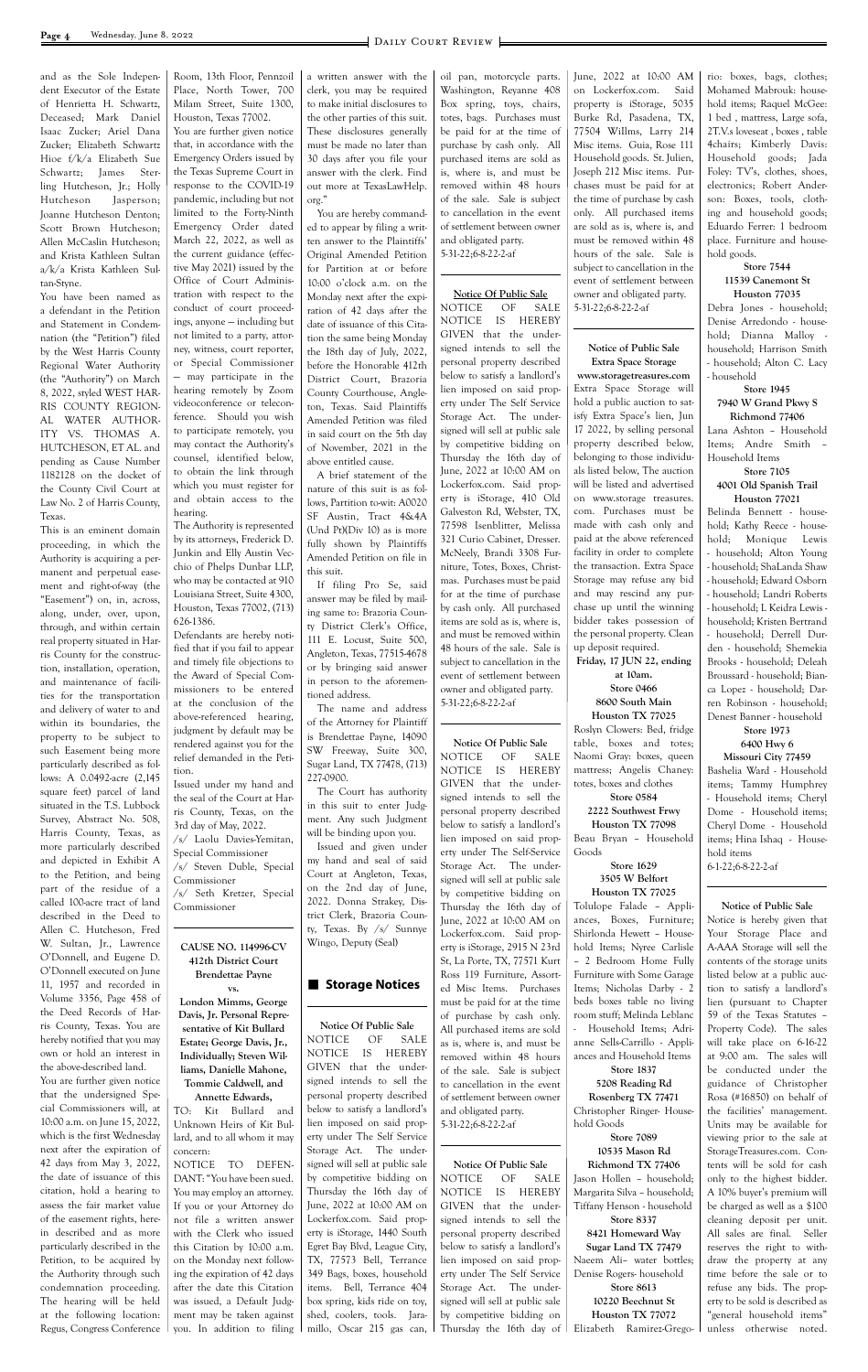

Property includes the storage unit contents belonging to the following tenants at the following locations:

#### **9330 Gulf Freeway, Houston, TX 77017**

Alberto Gomez/ Joel Escobedo/ Therse Terese Vidrine / Tomas Lara Jr/ Tomas E Lara/ Miriam Arita Membreno/Mirnarita Aritamembreno/Mn Arita /Vanessa Najee Andino/ Vanessa N. Andino/ Nestor Benavides /Rene Benavides / Charles Mack/ Alms Alma Villarreal/ Anthony Hambrick/ Anthony Stephen Hambrick / Juana Retta/Juana V. Retta/Juana M. Retta / Calvin Lee Muse Jr/Calvin Muse / Victor Lucio **10901 Northwest Freeway,** 

# **Houston, TX 77092**

Andres Calderon Jr / Yuroba Harris / Lara Santiago / Keisha Glider / Corinna Forgus / Mario A Duarte / Raul J. Gonzalez / Vincent Williams / Chad Bullock / C Beth Crelia / Eugenio Mendez / Zachary Arnold

**9333 Westheimer Rd, Houston, TX 77063** DAVIS, TERRENCE/ NICHOLS, DALE/ BATISTE, ANTHONY/ UVILLADA, PABLO/ WHITING, VANTRICE/ WINTERS, JULIE/ GEORGE, HENRY/ JAMES, ANGELA/ JAI-MEZ, NELIDA/ CROCK-HAM, JONATHAN/ LEB-LANC, KELTON/ MAX-WELL, ROSEMARY G/ HENDERSON, ANGELA/ ESPINOSA ALFONSO, EDUARDO DE JESUS **7625 N Loop E Freeway,** 

# **Houston, TX 77028**

Twanque Prescott / Shaun Moody / Nakisha Sparks/ Kenneth Hopkins / Anthony Winton Wanda Henry/ Carlos Marin 6-1-22;6-8-22-2-af

#### **NOTICE OF PUBLIC SALE OF PERSONAL PROPERTY**

Please take notice that Smart Stop Self Storage located at 23250 Westheimer Pkwy, Katy, TX 77494 intends to hold an auction of the goods stored in the following units to satisfy the lien of the owner. The sale will occur as an online auction via www. selfstorage auction.com on 06/16/2022 at 12:00 p.m. Contents include personal property described below belonging to those individuals listed below. D173 Gregory Zeman and Venza Dawn – Household Goods and Misc. Items; A112 Venza Dawn – Household Goods and Misc. Items; E120 Erna Cox – Household Goods and Misc. Items; A116 Zharro Webb and Kenneth Fomenky – Household Goods and Misc. Items Purchases must be paid at the above referenced facility in order to complete the transaction. Smart Stop Self Storage may refuse any bid and may rescind any purchase up until the winning bidder takes possession of the personal property. Please contact the property with any questions at 281-573-8785. 6-1-22;6-8-22-2-afNOTICE OF PUBLIC SALE OF PER-SONAL PROPERTY

Please take notice that Smart Stop Self Storage located at 23250 Westheimer Pkwy, Katy, TX 77494 intends to hold an auction of the goods stored in the following units to satisfy the lien of the owner. The sale will occur as an online auction via www. selfstorageauction.com on 06/16/2022 at 12:00 p.m. Contents include personal

property described below belonging to those individuals listed below. D173 Gregory Zeman and Venza Dawn – Household Goods and Misc. Items; A112 Venza Dawn – Household Goods and Misc. Items; E120 Erna Cox – Household Goods and Misc. Items; A116 Zharro Webb and Kenneth Fomenky – Household Goods and Misc. Items Purchases must be paid at the above referenced facility in order to complete the transaction. Smart Stop Self Storage may refuse any bid and may rescind any purchase up until the winning bidder takes possession of the personal property. Please contact the property with any questions at 281-573-8785. 6-1-22;6-8-22-2-af

#### **NOTICE OF PUBLIC SALE OF PERSONAL PROPERTY**

Please take notice that SmartStop Self Storage located at 27236 US. Highway 290, Cypress, TX 77433, intends to hold an auction of the goods stored in the following units to satisfy the lien of the owner. The sale

will occur as an online auction via www.selfstorageauction.com on 06/16/2022 at 2:00 P.M. Contents include personal property described below belonging to those individuals listed below. A242 Swantner, Holli – Household Goods & Misc Items; B384 Rolen, David – Household Goods & Misc Items; C024 Ronald Larry – Household Goods & Misc Items; C201 Keiaria Crawford – Household Goods & Misc Items; F306 Nneka Legrand – Household Goods & Misc Items. Purchases must be paid at the above referenced facility in order to complete the transaction. SmartStop Self Storage may refuse any bid and may rescind any purchase up until the winning bidder takes possession of the personal property. Please contact the property with any questions at 281-758- 8180

6-1-22;6-8-22-2-af

#### **NOTICE OF PUBLIC SALE OF PERSONAL PROPERTY**

Please take notice that SmartStop Self Storage located at 10830 West Rd. Houston, TX 77064 intends to hold an auction of the goods stored in the following units to satisfy the lien of the owner. The sale will occur as an online auction via www.selfstorage auction.com on 06/16/2022 at 2:30 p.m. Contents include personal property described below belonging to those individuals listed below. 293 Castaneda, Dave – Household Goods & Misc Items; 336 Carr, Dasha – Household Goods & Misc Items; 458 Laramore, Juanita – Household Goods & Misc Items; 638 Richard Wagner – Household Goods & Misc Items. Purchases must be paid at the above referenced facility in order to complete the transaction. SmartStop Self Storage may refuse any bid and may rescind any purchase up until the winning bidder takes possession of the personal property. Please contact the property with any questions at 281-573- 8795.

6-1-22;6-8-22-2-af

**NOTICE OF PUBLIC SALE OF PERSONAL**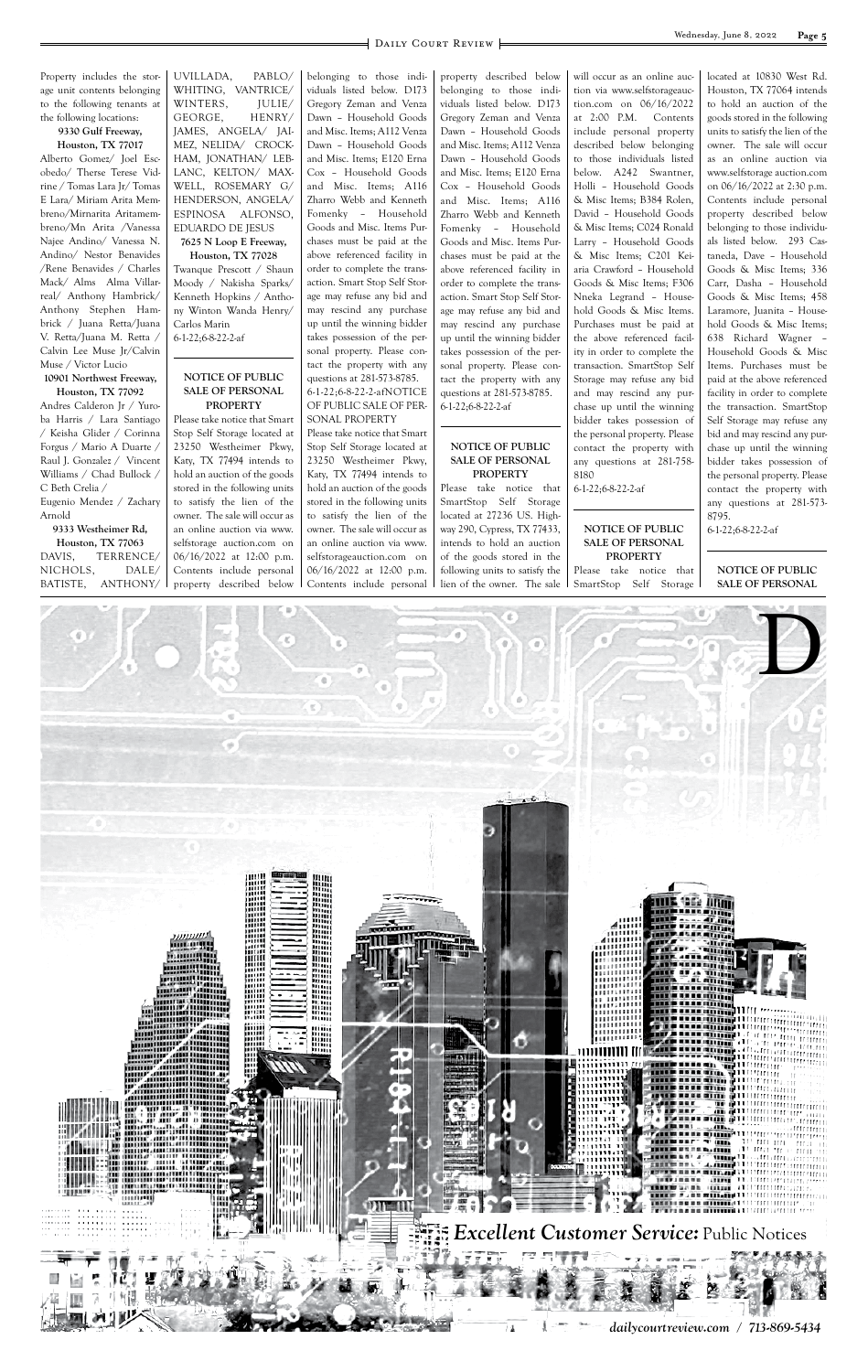#### **PROPERTY**

Please take notice that SmartStop Self Storage located at 7474 Gosling Rd, The Woodlands, TX 77382, intends to hold an auction of the goods stored in the following units to satisfy the lien of the owner. The sale will occur as an online auction via www.selfstorageauction.com on 06/16/2022 at 12:30 PM. Contents include personal property described below belonging to those individuals listed below: A02 Dean, Ira – Household goods & misc items. E323 Justina Depasquale – Household goods & misc items. Purchases must be paid at the above referenced facility in order to complete the transaction. SmartStop Self Storage may refuse any bid and may rescind any purchase up until the winning bidder takes possession of the personal property. Please contact the property with any questions at 281-726- 1677

6-1-22;6-8-22-2-af

#### **NOTICE OF PUBLIC SALE OF PERSONAL PROPERTY**

Please take notice that SmartStop Self Storage located at 8415 Queenston Blvd. Houston, TX 77095 intends to hold an auction of the goods stored in the following units to satisfy the lien of the owner. The sale will occur as an online auction via www.selfstorage auction.com on 06/16/2022 at 11:00 AM. Contents include personal property described below belonging to those individuals listed below: A162 Munoz, Matilda – Household goods & misc items; B022 Lakeyshea Hairston – Household goods & misc items; B163 Garrett, Melissa – Household goods & misc items; B245 Destiny Verdin – Household goods & misc items; B273 Thyron Anderson – Household goods & misc items. Purchases must be paid at the above referenced facility in order to complete the transaction. SmartStop Self Storage may refuse any bid and

may rescind any purchase up until the winning bidder takes possession of the personal property. Please contact the property with any questions at 281-688-1920 6-1-22;6-8-22-2-af

#### **NOTICE OF PUBLIC SALE OF PERSONAL PROPERTY**

Please take notice that SmartStop Self Storage located at 20535 W. Lake Houston Pkwy, Humble, TX 77346 intends to hold an auction of the goods stored in the following units to satisfy the lien of the owner. The sale will occur as an online auction via www. selfstorageauction.com on 06/16/2022 at 1:30P.M.

Contents include personal property described below belonging to those individuals listed below. A014 Alisha Alfred – Household Goods & misc. items; D132 Livingston, Richard – Household Goods & misc. items; D135 Villagomez, Sasha – Household Goods & misc. items. Purchases must be paid at the above referenced facility in order to complete the transaction. SmartStop Self Storage may refuse any bid and may rescind any purchase up until the winning bidder takes possession of the personal property. Please contact the property with any questions at 281-947- 3558.

6-1-22;6-8-22-2-af

#### **NOTICE OF PUBLIC SALE OF PERSONAL PROPERTY**

Please take notice that SmartStop Self Storage located at 3750 FM 1488, Conroe, TX 77384, intends to hold an auction of the goods stored in the following units to satisfy the lien of the owner. The sale will occur as an online auction via www.selfstorageauction. com on 06/16/2022 at 1:00PM. Contents include personal property described below belonging to those individuals listed below: C008 Deborah Strohm – Household goods & Misc Items. Purchases must be paid at the above referenced facility in order to complete the transaction. SmartStop Self Storage may refuse any bid and may rescind any purchase up until the winning bidder takes possession of the personal property. Please contact the property with any questions at 936-230- 5075

6-1-22;6-8-22-2-af

#### **NOTICE OF PUBLIC SALE OF PERSONAL PROPERTY**

Please take notice SmartStop Self Storage located at 3730 Emmett F Lowry Expy. Texas City, TX 77590, intends to hold an auction of the goods stored in the following units to satisfy the lien of the owner. The sale will occur as an online auction via www. selfstorageauction.com on 06/16/2022 at 3:30 PM. Contents include personal property described below belonging to those individuals listed below. 282 Cindy Mosley – Home Goods; 310 Richened Escobar – Home Goods; 461 Frances Ross – Home Goods; 473 TER-RELL, SHIRLEY – Home Goods. Purchases must be paid at the above referenced facility in order to complete the transaction. SmartStop Self Storage may refuse any bid and may rescind any purchase up until the winning bidder takes possession of the personal property. Please contact the property with

any questions at 409-502- 2273.

6-1-22;6-8-22-2-af

#### **NOTICE OF PUBLIC SALE OF PERSONAL PROPERTY**

Please take notice that SmartStop Self Storage located at 1671 Northpark Dr, Kingwood, TX 77339 intends to hold an auction of the goods stored in the following units to satisfy the lien of the owner. The sale will occur as an online auction via www.selfstoragea uction.com on 06/16/2022 at 3:00 p.m. Contents include personal property described below belonging to those individuals listed below. A007 Gutierrez, Eliseo – Household Items; A119 Liliana Saldana – Household Items; B004 carpenter, quianna monique – Household Items; B035 Piquette, Anthony – Household Items; B157 Mccrary, Terry – Household Items; C001 Stacey Ditmar – Household Items; C303 Hall, Stephen – Household Items; C314 Crystal Rodriguez – Household Items; C316 Crystal Rodriguez – Household Items; D402 Quianna Carpenter – Household Items; D477 Katrina Jones – Household Items. Purchases must be paid at the above referenced facility in order to complete the transaction. SmartStop Self Storage may refuse any bid and may rescind any purchase up until the winning bidder takes possession of the personal property. Please contact the property with any questions at 281-253-0210. 6-1-22;6-8-22-2-af

#### **NOTICE OF PUBLIC SALE**

To satisfy a landlord's lien, PS Retail Sales, LLC will sell at public lien sale on June 24, 2022, the personal property in the below-listed units, which may include but are not limited to: household and personal items, office and other equipment. The public sale of these items will begin at 08:00 AM and continue until all units are sold. Lien sale to be held at the online auction website, www.storagetreasures.com, where indicated. For online lien sales, bids will be accepted until 2 hours after the time of the sale specified. **PUBLIC STORAGE # 27354, 6160 Delaware St, Beaumont, TX 77706 Time: 08:00 AM Sale to be held at www.storagetreasures.com.** Thomas, Keriana; Odom, Christina; Akobi, Hanane; Haynes, Cassandra; Hadnot, Tamika **PUBLIC STORAGE # 27369, 4195 N Dowlen Rd, Beaumont, TX 77706 Time: 08:30 AM Sale to be held at www.storagetreasures.com.**

Hunter, Tierra; Benard, Dontavion; Nolen, Rikeisha; Jefferson, Mark; Nolen, Rinequa; Gypsy Fae Borque, Chealsi; Porter, Shelby; Harris, Eleasa; Cormier, Terrance

**PUBLIC STORAGE # 27417, 9040 TX-105, Beaumont, TX 77713 Time: 09:00 AM Sale to be held at www.stor-**

**agetreasures.com.** Walsh, Alice; Terrell, B; Griffin, Amanda; Hendrix, Krystal; Exline, Michael; Thomas, Lester; MAIN-WARING, MARK; Walles, Annette; Brubaker, Deborah; Lawson, Jessica; Nelson, Anita; Hartman, Margaret; Williams, Lawanda; Colbert, Tariq; VOORHEES, BEAU; Galvan, Lauren; Eichmann, Jesse

**PUBLIC STORAGE # 26669, 24988 FM 1314 Rd, Porter, TX 77365**

**Time: 09:30 AM Sale to be held at www.storagetreasures.com.**

Kopoulos, Shawn; Villegas, Crystal; lerma, Jesus

**PUBLIC STORAGE # 29273, 755 Northpark Dr, Kingwood, TX 77339**

**Time: 10:30 AM Sale to be held at www.storagetreasures.com.**

Johnston, Debra; Hubbell, Cheridan; vance, Carl; Page, Brandon; Martin, Bradley; Jeffery, Mary; mahler, Ryan; Erikson, Jessica; Stone, Kari; Lester, Ted; Engelhardt, Peggy; mahler, Ryan; Jenkins, Tenesha

**PUBLIC STORAGE # 08402, 22559 Highway 59 N, Kingwood, TX 77339 Time: 11:00 AM**

**Sale to be held at www.storagetreasures.com.**

Painter, Shelby; West, Jeremiah; Yonko, Adrianne; Mckenzie, Henry; Painter, Shelby; Walters, Jabari; Rice, Pierre; Foster, Raymond; Smith, Ryan **PUBLIC STORAGE #** 

**29263, 6570 Atascocita Rd, Humble, TX 77346**

**Time: 11:30 AM Sale to be held at www.storagetreasures.com.**

Davis, Rene; Richards, Cynthia; Keener, Tiffany; Rose, DeAndrea; Sanders, Glenn; Lewis, Tiffany; Johnson, Janeka; Griffin, Reggie; Williams, Trishaunna; Espinoza, Courtney; Garner, Steven; King, Leo; King, Leo; Moore, Tony **PUBLIC STORAGE # 27353, 13744 E Sam Houston Pkwy, Houston, TX 77044 Time: 12:00 PM Sale to be held at www.storagetreasures.com.** Harris, Tracy; Young, Stephanie; cisneros, celina; Shelia Burley Burley, Shelia; Scott, Kirby; Charachel Gordon Gordon, Charachel; Ames, Felicia; Scott, Leslie; Fuller, Nemonthesis; Lazard, Bessie; Simmons, Michelle; Thomas, Lamoncia; Watt, Telisha Agnes; smith, Tacheyanna; Vanis, Michael

**PUBLIC STORAGE # 29245, 8717 N Sam Houston Pkwy E, Humble, TX 77396**

#### **Time: 12:30 PM Sale to be held at www.stor-**

**agetreasures.com.** Powers, Teresha; bishop, carolyn; Goodwine, Saronda; Chachere, Kimberly; Dupas, Kristyanna; Lindsey, Antoinette; Henderson, Angela; HAMPTON, WAYNESHA; Jackson, Desiree; Conner, Shon; Harris, Kristian; chilo, Brandy; Johnson, Cory; Phillips, Ronald; Garcia, Marely; harrison, latoya; Sutton, Wenisha; Rabadan, Oscar; Jennings, Lauren; McCarty, Harold; perry, Demetrius; Alexander, Dwight; Fennell, Kevin; Jr., Bobby Leviege; lott, JADE; Hughes, Deja; Lewis, Lindsey; Eaton, La Rena; Smith, Ti-Tianna; Johnson, Everiel; Robinson, Laila; stovall, sierra; Pewitt-Hemphill, Chandlor

**PUBLIC STORAGE # 25880, 15145 Ella Blvd, Houston, TX 77090 Time: 01:00 PM**

**Sale to be held at www.storagetreasures.com.**

Moody, Desmond; Boyd, Ralpheal; Coleman, Courtney; Joubert, Jo; moore, Justin; caldwell, krystal; Mejia, Ruben; sasser, Myykkie; Castillo, Victor; Mack, Ashley; odums, anthony; Gill, Genefier; Thomas, Effia; Horton, Joshual; Serrano, Jose; Gonzales, Theresa; Woodard, Calvin; Davis, Ashanti; Dotson, Gary; Ellis, Bryan; Williams, Tiyana; Colvin, Virgil; Woods, Deuntrial; Simpson, Sheena S; Bufkin, Brittney D; Duncan, Destiny; swen, Al; Devega, Vito; Sims, Tauraun; Sweat, Donny; Williams, Prefrence; Burrell, James; Newton, DeJa; Tiggs, Kimberly

**PUBLIC STORAGE # 23706, 17050 North Freeway, Houston, TX 77090 Time: 01:30 PM**

**Sale to be held at www.storagetreasures.com.**

Hall, Leonard; Ramos, Nohely; Heath, Shawn; Jones, Shemyra; Perfecto, Maria; Nelson, Tiara; Carey, Jasmine; Stewart, Charles; Ramos, Roberto; Walton, Lashunda; Badillo, Marco A.; Williams, Keoshia; Gee, Deshaun; Barbers-Frazier, Cynthia; weathers, Allineice; Johnson, Danzale; Keller, Ronnie; Bruce, Seaira; Farquhar, Marjoe; Merritt, Bernadette; Nguyen, Mia; Sorina, Cindy; Sheppard, Camryn; Walker, Candice; Walker, Cederic; Thompson, Autavion; Bell, Stephan; Powell, Chelsie; White, Latasha; Sosa, Destiny; Lafanette, Eldridge; Seebanee, Jamirea; Greggs, Tiffaney **PUBLIC STORAGE # 08444, 621 FM 1960 Rd E, Houston, TX 77073 Time: 02:00 PM Sale to be held at www.storagetreasures.com.** Mikel, Rory; booty, shynece;

James, Cecilia; Williams, LaCresha; Darden, Elizabeth; Longmire, Britney; Zelaya, melissa; Maldonado, Fidel; Winters, Latoya; Stafford, Heather; Tatum, Crystelle; HILDRETH, SHAM-MORA; Hill, Lee; Samuel, Kenneth; Minzel, Monica; Phillips, Brittini; Wingo, Amy; Adams, Rhonda; king, Jamal; McWilliams, Sontea

**PUBLIC STORAGE # 29167, 2960 FM 1960 Rd E, Houston, TX 77073**

**Time: 02:30 PM**

**Sale to be held at www.storagetreasures.com.**

Close, Allen; Scott, Kerwin; Rowe, Shelita; Zenon, LaTanya; Allen, Leahjoi; Hillsman, Patrick; Sifuentes, Alyssa; Cooper, Bobby

**PUBLIC STORAGE # 25939, 23503 Cypresswood Dr, Spring, TX 77373**

**Time: 03:00 PM Sale to be held at www.stor-**

**agetreasures.com.**

Brown, Breona; Luke, Sylvia; PRYOE, JAMIKA; Cantu, Regina; Sutton, Dede; Tillman, Erica; Garnica, Ricardo; Williams, Thomas

Public sale terms, rules, and regulations will be made available prior to the sale. All sales are subject to cancellation. We reserve the right to refuse any bid. Payment must be in cash or credit card-no checks. Buyers must secure the units with their own personal locks. To claim tax-exempt status, original RESALE certificates for each space purchased is required. By PS Retail Sales, LLC, 701 Western Avenue, Glendale, CA 91201. (818) 244-8080.

6-8-22;6-15-22-2-af

### **NOTICE OF PUBLIC SALE**

To satisfy a landlord's lien, PS Retail Sales, LLC will sell at public lien sale on June 23, 2022, the personal property in the below-listed units, which may include but are not limited to: household and personal items, office and other equipment. The public sale of these items will begin at 09:30 AM and continue until all units are sold. Lien sale to be held at the online auction website, www.storagetreasures.com, where indicated. For online lien sales, bids will be accepted until 2 hours after the time of the sale specified. **PUBLIC STORAGE # 08411, 14645 Woodforest Blvd, Houston, TX 77015, (713) 437-3481 Time: 09:30 AM Sale to be held at www.storagetreasures.com.** Thomas, Sandra; Atkins, Dajuan; Heinaman, Martin; Deleon, Corey; Merritt, Doris; Torres, Olivia; Martinez, Yuliana; De Leon, Fernando; Rodriguez, Iris; Caddell, Jamie; Miles, Jeanina **PUBLIC STORAGE # 21192, 10950 I-10 East Freeway, Houston, TX 77029,**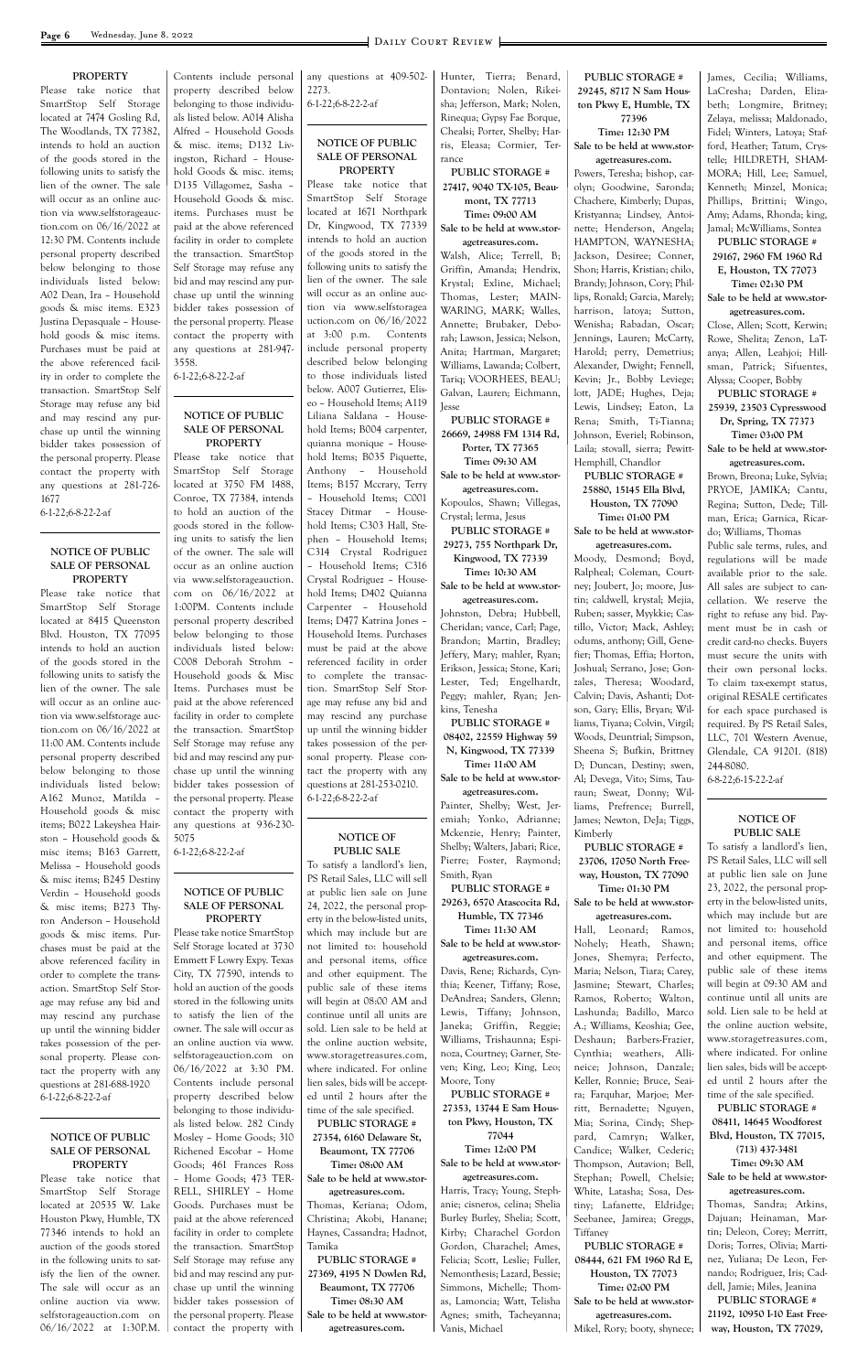#### **(713) 437-3955 Time: 09:45 AM Sale to be held at www.storagetreasures.com.** Rodriguez, Felix; Martinez, Michael; Frank, Deltina;

White Jr, James; kimble, Montrel; Gonzalez, Julia; martinez, Celeste

**PUBLIC STORAGE # 08499, 10200 S Main St, Houston, TX 77025, (713) 437-3945 Time: 10:00 AM Sale to be held at www.storagetreasures.com.**

Littles, Jon; Blackmon, Shaterra; Williams, Michelle; Whittenburg, John; ROSETTE, DONNA; Mcgee, Myron; Clark, Ashland; Tillis, Crystal; gilmore, Derrick; Pittman, Ashlyn; Pierson, Miranda; Wilson, Marcus; Nix, Felicia; Martinez, Renee; Flecther, Simon; Leffall, Daniele; Wright, Barbara; Marlin, Dustin; Boyd, Jahleel; III, Louis Easley; Matthews, Franchelle; ODaye, Ashley; Missouria, Sandra; Stevens, Ebony; Jackson, Netra; Johnson, Shawntondria; Elder, Sandra; Williams Brown, Michael; Shepard, Donavon; Howard, Tiffany; Garrison, Rhyan; Jr, Ondray Wyatt; patterson, Kory; Bluitt, Tryniqua; Lecour, Burton; goff, Nateja; Augustine, Kizzy; anderson, Shelisa; morgan, Drechell; porter, Kevin; Piolet-Flowers, Dominique; Jackson - Patrick, Sedra; Benoit, Donald; Morris, Normesha Kayce; Sapp, Lady; Barrow, Brandon

## **PUBLIC STORAGE # 21208, 8430 Gulf Freeway, Houston, TX 77017, (713) 814-3823 Time: 10:15 AM Sale to be held at www.stor-**

**agetreasures.com.** Olguin, Esthefany; williams, Bryant; Clover, Edward; Jackson, Queen; Tyler, Sherrie; GONZALEZ OCHOA, RICARDO; Peggy Coon, Lindsey; Barboza, Raynaldo; Garcia, Fernando; james, myisha; DIXON, SUSNNA; english, Sharron; Ramirez, Janie; Wilborn, Stephen; Hernandez, Cynthia; gueary, Lawrence; hernandez, maricelda; Quintana, Susan; Nino, Moses; Aureoles, Elizabeth; Greene, Bianca **PUBLIC STORAGE # 08447, 12435 I-10 E Fwy, Houston, TX 77015, (713) 244-8647 Time: 10:30 AM Sale to be held at www.storagetreasures.com.** Moody, Michael; Massingill, Vicki; Carter, Deandrea; Lara, Maribel; Wilson, Dionne; Anders, Roy; cardenas, jose; kimble, Montrel; Collins, Lectajaya; Milburn, Lisa; Penell, Shelly; Garza, Marissa; Esquivel, Evangelina; Dillon, Joe; Turner, Emmanuel; Francis, Krystle; Thomas, Lonnie; Calleros, Natalie **PUBLIC STORAGE # 20739, 1507 East Beltway 8 S, Pasadena, TX 77503,** 

# **(832) 460-1317 Time: 10:45 AM Sale to be held at www.stor-**

**agetreasures.com.** Abele, Zach; bolch, taylor; Rocha, Yasmin; Sanchez, Anabel; guerrero, lorenzo; Rinehart, Amanda; Dicks, Keith; Durst, Jazzrae; Gusman, Cheri; Hostetler, Danny; Villarreal, Juan; Larson, James; Shaw, Randy; Luviano, Isidoro; Appel, Eugene; Escareno, Louis; Mejia, Xavier; thompson, Chris; Vaquera, Zulema; Madrigal, Irma; Roberts, Nathan; Harris, Jessica; Conrad, Amanda; Gerard, Sharon

## **PUBLIC STORAGE # 23704, 3555 South Loop W, Houston, TX 77025, (713) 437-3908 Time: 11:00 AM**

**Sale to be held at www.storagetreasures.com.**

Jones, Kazuarina; MALDO-NADO, JULIO DBA CMS; Brandon, Chris; forbes, leroy; Wyatt, Chelsea; Crayton, David; Bernard, Ouyon; Jackson, Ashley; Archie, Twala; Sparks, Wayne; Walton, Nichole; blackmon, marvin; mclemore, ida; Jr., Gary Burton; Segura, Andrew; Harmon, Micheal; Barnes, Costromer; Palmer, Brooke; Isidore, Vanessa; Vigne, Jaymeshia; Kirk, Clifford; Mccain, Ashlley; Cooper, Marion; Tremaine, Broderick

# **PUBLIC STORAGE # 24629, 8610 Glenvista Street, Houston, TX 77061,**

**(713) 437-3595 Time: 11:15 AM**

#### **Sale to be held at www.storagetreasures.com.**

Nash, Roquliea; Laboy, Wilson; Jackson, Marcus; Gayle-Adams, Tianna; CARTER, TIMOTHY; moreno, barbara; Ware, Lillian; Lane, James; Barnes, Farris; Penson, Cedric; Johnson, Shynetia; Wormsley, Marcel; Mcknight, Miriah; Palomo, Humberto; Valles, Jasmyn; Punch, Sharron; Carcamo, Michelle; Guajardo, Eduardo; Castillo, Maria; Do, Raven; Farrington, Kawamain; moussa, Tapsoba; Najera, Edgar; Milburn, Jessica; Williams, Raymond; Zuniga, Lorenzo Meza; Chillemi, Marissa; garcia, manuel; Johnson, Asa; Hemphill, Keynya; Davenport, Christina; Ledesma, Selena; Badon, Latoya; Hernandez, Oscar; Williams, Earl; Pichon, Monique; Harris, Brittany **PUBLIC STORAGE # 25529, 7701 S Main Street, Houston, TX 77030, (713) 244-8802 Time: 11:30 AM Sale to be held at www.storagetreasures.com.** Jackson, Vannet; Ferguson, Jalen; smith, Darius; Hunter, Stephen; Chism, Brianna; McDole, Betty; Colley, Ellison; McDole, Betty; McDole, Betty; McDole, Betty;

ELLIS, HENRY; Dumas, Misheri; Adams, Lynwood; Hawthorne, Jontaue; Keller, Cedric; Maxie, Shawanna; Norwood, Dylon; Martin, Chris; CRAIN, BOBBY; smith, danielle; Kaneda, Kenji; Uribe, Stefanie; Jackson, Dekoiya

**PUBLIC STORAGE # 25840, 2405 Jackson Street, Houston, TX 77004, (713) 814-4881**

**Time: 11:45 AM Sale to be held at www.stor-**

**agetreasures.com.** Nicks, Nechol; Cox, Jeremy; Hamilton, Shandra; Rickson, Aranae; Sparks, LaRonda; West, Tracey

**PUBLIC STORAGE # 26658, 707 Maxey Rd, Houston, TX 77013, (713) 936-9582 Time: 12:00 PM Sale to be held at www.stor-**

# **agetreasures.com.**

jean, lisa; Gutierrez, Jesse; Garza Jr, Nestor; moruapalacios, Jennifer; Chachere, Steven; Vasquez, Michael; Hearon, Lydieth; Earnest, Liz; Jr, Jessie Ferguson; White Brown, Renee; Ortiz, Mario; Godley, Renell; Castaneda, Carlos; white, Autumn; ESCALERA, CHAVONNE; Diggs, Jamicheal Demetrus; Rocha, Alma; Martinez, Flor; Riojas, Debbie; Smith, Viola; Rigoberto, Jose; Nichols, Lekeshia; Perez, Esmeralda; Booth, Carolyn; Harris, Kiana; McMillan, Eunice

Joseph, Gwen; McDole, Betty; Allen, Deshon; Ayesha; Thompson, Desmond; Antoine, Lashanon; Thomas, Tia; White, Ingrett D; Batts, Marcus; Jones, brittan; Lucious, Angela; Carter, Harold; Davis, Monica; Murray, Samuel; Wambaugh, Michele; hill, Jacoby; McArthur, Darrell; Davis, Cory; Purdie, Justin; Robinson, Tyshanda; Butler, Kambra **PUBLIC STORAGE # 27365, 3320 E. Sam Houston Parkway S, Pasadena, TX 77505, (346) 954-8264 Time: 12:45 PM Sale to be held at www.storagetreasures.com.** Hughes, Jessica; Donaldson, Bonnie; Webb, Kerri; levy, jack; Chacon, Luis **PUBLIC STORAGE # 27407, 3106 Old Spanish** 

**PUBLIC STORAGE # 28101, 14880 Wallisville** 

**Road, Houston, TX 77049, (713) 244-8357**

**Time: 12:15 PM Sale to be held at www.stor-**

**agetreasures.com.**

Brown, Alvin; Lopez, Melissa; Daughtry, Eric; Britten, Aaron; Reed, Lelia; Johnson, Destany; Young, Thomas; Adams, Vanessa; Vazquez, Constantino; Rawls, Gary; Adams, Vanessa; Adams, Triston; Cosey, Jimmy; Cooper, Evon

**PUBLIC STORAGE # 28110, 9420 S Main Street, Houston, TX 77025, (713) 239-2454**

**Time: 12:30 PM Sale to be held at www.storagetreasures.com.**

Burney, ElishaRay; Cade,

**Trail, Houston, TX 77054, (281) 404-5477 Time: 01:00 PM Sale to be held at www.storagetreasures.com.** Driftr Travels Driftr Travels, Driftr; Robinson, Johnny; Oguama, Christa; Edwards, Michaeli; Walton, Jasper; GRAY, KIMBERLY; Driftr Travels Driftr Travels, Driftr ; Jones, Plortasha; Driftr Travels Driftr Travels, Driftr ; Cotton, Duwan; Spigner, Reedy; Jimenez, Sabrina; Bass, Amos; Bennett, Jason; Green, Deshon; Kellett, Steven; Rhome, Lynette; Madison, Casey; Barrett, George; Big Sister Little Si, Aneisha; Williams, Mearlina; Jibiri, Emmanuel; Whitsett, Ellen; Tremillo, Erica; Fardan, Alia; Lugo, Brittany; Franklin, Danielle; lewis, Odonus; Coleman, Anthony; Edwards, Jami; McPherson, William; Thomas, Shanna; Mathurin, Hilary; Gibson, Daniel; Bougere, Marlyn; Flores, Rocio; Thomas, Darius; Jackson, Dameon; Thomas, Jeffery; Roby, Anthony; Jr, Marcus Barber; McPherson, William; Clark, Lateasha; august, Reginald; Stevenson, Karla; Johnson, Dionna Public sale terms, rules, and

regulations will be made available prior to the sale. All sales are subject to cancellation. We reserve the right to refuse any bid. Payment must be in cash or credit card-no checks. Buyers must secure the units with their own personal locks. To claim tax-exempt status, original RESALE certificates for each space purchased is required. By PS Retail Sales, LLC, 701 Western Avenue, Glendale, CA 91201. (818) 244-8080.

6-8-22;6-15-22-2-af

#### **NOTICE OF PUBLIC SALE**

To satisfy a landlord's lien, PS Retail Sales, LLC will sell at public lien sale on June 23, 2022, the personal property in the below-listed units, which may include but are not limited to: household and personal items, office and other equipment. The public sale of these items will begin at 09:45 AM and continue until all units are sold. Lien sale to be held at the online auction website, www.storagetreasures.com, where indicated. For online lien sales, bids will be accepted until 2 hours after the time of the sale specified. **PUBLIC STORAGE # 08448, 4121 Greenbriar St, Houston, TX 77098, (713) 244-8715 Time: 09:45 AM Sale to be held at www.storagetreasures.com.** Routt, Daija; Carnes, Michael; rodriguez, Mariah; Ceballos, Hank; Roberts, Susan; hope, Tiajah; Shah, Aman **PUBLIC STORAGE #** 

**08491, 2006 Westheimer Rd, Houston, TX 77098, (713) 244-8727 Time: 10:00 AM**

**Sale to be held at www.storagetreasures.com.** DIAZ, CALVIN; Mallinson, Craig **PUBLIC STORAGE # 25930, 5854 San Felipe St, Houston, TX 77057, (713) 814-4882 Time: 10:15 AM Sale to be held at www.storagetreasures.com.** Gonzalez, Eddie; Hilow, Steve; Bigby, Ashley; Johnson, Rodney; Hernandez,

Vanessa **PUBLIC STORAGE # 26608, 5615 Westheimer Rd, Houston, TX 77056, (713) 437-3916**

**Time: 10:30 AM Sale to be held at www.stor-**

**agetreasures.com.**

Kelly, Derek; FORSYTHE, EUGENE; Sahar, Hen; Wilson, Glenn; Alvarado, Jorge; South Oil, .Inc Gest, Kimberley; South Oil, .Inc Gest, Kimberley; Linden, Chad; Booth, Anniece; Love, Kakki; Graham, Angela; Wilkerson, Steven

**PUBLIC STORAGE # 24633, 6336 Fairdale Lane, Houston, TX 77057, (713) 244-8768**

#### **Time: 10:45 AM Sale to be held at www.storagetreasures.com.**

Dean, Angel N; Paschal, John; fiore, Joshua; Nelson, Bronya; Butler, Tasha; Lin, Dong; Warfield, Katherynee; Penh, Sin; Epperson, Damien; Nichols, Chester; R.E.A & ASSOCIATES Rea, Ronald; Petty, Destiny; Nduku, Chukwdi; BRIAR-WICK Solutions, Simple Management; Phumswarng Inc. Phumswarng, Watana; Cidwell, Summer; Hall, Tamara; Clemenz, Rachel; English, Lisa; Raife, Brandon; carter, kennedi; Edwards, Jarraed; Monroe, Britany; LEWIS, CED-RICK; Collins, Travis

**PUBLIC STORAGE # 08529, 1419 W Gray St, Houston, TX 77019, (713) 388-6024**

**Time: 11:00 AM Sale to be held at www.storagetreasures.com.**

Darien, Leslie; Garcia, Juan; Willis, Jake; Molina, DAndre; Carbajal, Mary; Gustafson, Jennifer; Knowles, Craig; Sells, Nicole; Fuse Vago-Hughes, Landon; Fleming, Ted; Meyers, Jennifer; Hassell, M; Fleming, Ted **PUBLIC STORAGE # 24634, 5200 Gulfton St, Houston, TX 77081, (713) 244-8578 Time: 11:15 AM Sale to be held at www.storagetreasures.com.** GAINES, RACHELLE; Dickson, Nicholas; Scott, Annetta; Witt, Preston; Guy, Cheyanne; Edwards, Keayjah; Efame Aboue, Ulrich Ruffin Christopher; Galley, Shirley; Coats, Shara; DeBrouse, Nina; Ramon, Aleck; aleid, khalid; Phillips,

Vincent; Baker, Steven; Perilman, Brittany; King, Shanice; Negrete, Anna; Luna, Roberto; Johnson, MiKala; Watts, Wayne; Stanley, Elizabeth; BMC caswell, jennifer; Rudison, Chloe; Mitchell, Julius; gonzales, Eddie; Barrera, Marina; Romero, Maria; Pressley, Jakira; Martinez, Crystal; Gifford, Crystal; Huitz, German

**PUBLIC STORAGE # 26426, 3732A Westheimer Road, Houston, TX 77027, (713) 437-3912**

**Time: 11:30 AM**

**Sale to be held at www.storagetreasures.com.**

BIANCHI, LOUISE; BIANCHI, LOUISE; Ford, Angelique; BIANCHI, LOUISE; Ellis, Wanda; BIANCHI, LOUISE; Fields, Maurice

**PUBLIC STORAGE # 08436, 2801 Hullsmith Drive, Houston, TX 77063, (713) 814-4946 Time: 11:45 AM**

**Sale to be held at www.storagetreasures.com.**

Payne, Deberah; Wilks, Branden; John, Tony; Dunham, Darrien; García, Nicolle; Fraser, Winsted; Mae Foundation, Inc. Walters, Huey; Edwards, Monica Gail; Kelly, Morgan; Oldenburg, Dana; Williams, Braxton

**PUBLIC STORAGE # 29265, 8989 Westheimer Rd, Houston, TX 77063, (346) 308-9844 Time: 12:00 PM**

**Sale to be held at www.storagetreasures.com.**

James, Ayianna; Brown, Latoya; Green, Derick; perez, amaury; Alexander, Freddie; Phillips, Andrea; White, Jovan; deleon, christopher; Kabbah, Haja; Roberts, Jazmyn; Roberts-Lizcano, Latroy; Spaulding, Lisa; Bedford, Brittany; Miller, Alex; herrera, fredy; Tetteh, Harriet; Lopez, Lidia; Thomas, Demarco; Lopez, Juan; Fagbeyiro, Nigel; Caraway, Charlis; Hatler, Gayle; Smith, Sylvia; Williams, James; Inter- Urban Inc Kemendo, Robert; Inter-Urban Inc Kemendo, Robert; Inter- Urban Inc Kemendo, Robert **PUBLIC STORAGE # 28125, 4341 Southwest Freeway, Houston, TX 77027, (713) 437-3918 Time: 12:15 PM Sale to be held at www.storagetreasures.com.** Lyles, Jamie; Lecourias, Trish; cruz, Yaima; Ceballos, Hank; Warren-Lee, Aspen; Underwood, Nadia; Chau, Ngoc; Chatmon, Jonathan; Jones, Davon **PUBLIC STORAGE # 20120, 3703 Westheimer Blvd, Houston, TX 77027, (713) 388-6187 Time: 12:30 PM Sale to be held at www.storagetreasures.com.** WILSON, CAITLYN; PETROVIC, VICTORIA **PUBLIC STORAGE # 25530, 2303 W Loop S,**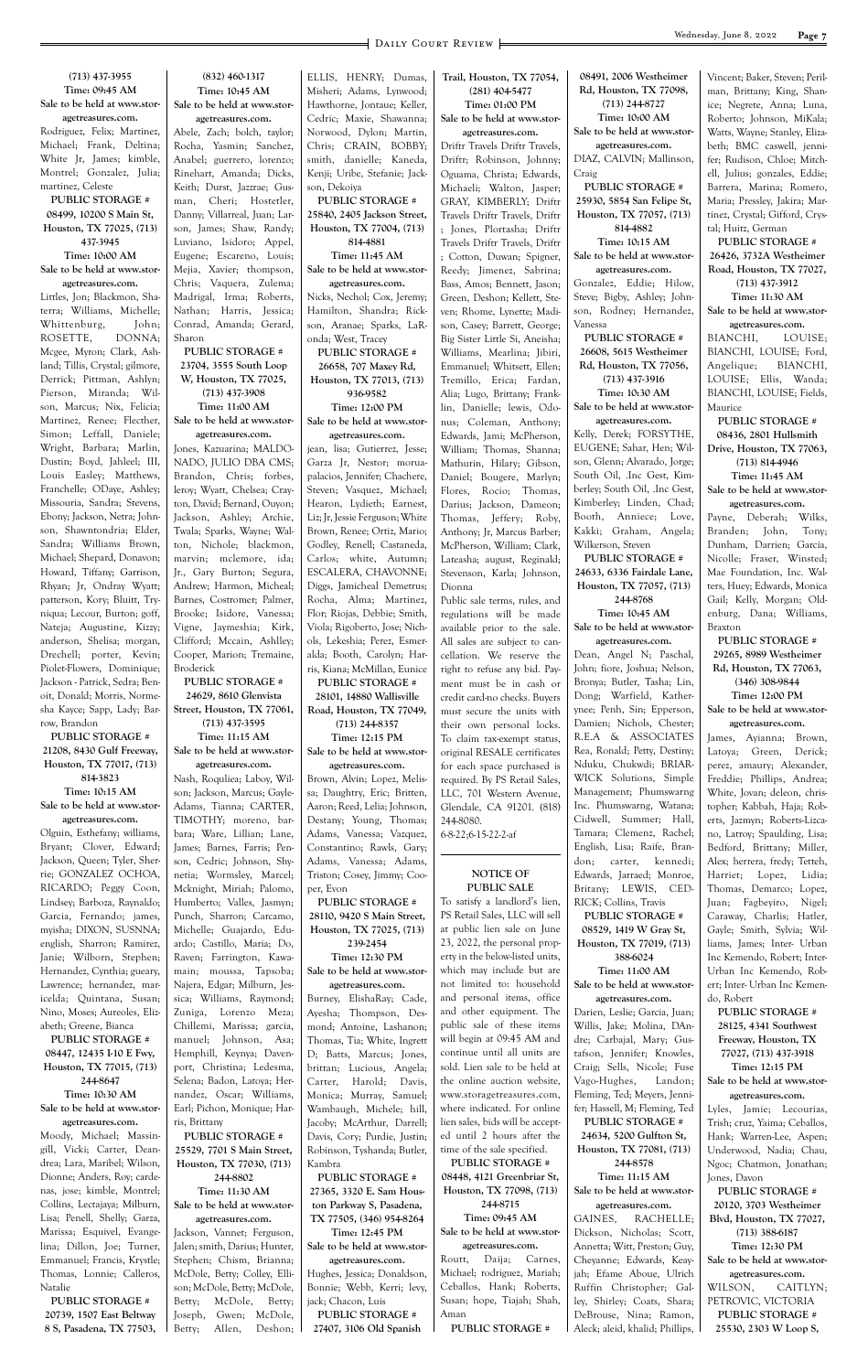**Houston, TX 77027, (713) 437-3904 Time: 12:45 PM Sale to be held at www.storagetreasures.com.** brown, Charmeca; Nezami, Shamssi; PATEL, RAHUL; McGee, Quanisha; Bloo-

### mus, Nathan **PUBLIC STORAGE # 24631, 2850 Rogerdale Road, Houston, TX 77042, (713) 222-2988 Time: 01:00 PM Sale to be held at www.stor-**

**agetreasures.com.** Perez, Sally; Mikel, Lcorshia; orji, chima; Boyd, Kenneth; Pitt, Gary; Sawadogo, Jessica; Baker, Cameron; Scott, Justin; Ayanga, Bernard; Williams, Dorethea; Dixon, Tamika; Hernandez, Adam; Fannette, Natasha; Herrera, Shanna; Valera, Paola; Clark, Malik; Castleberry, Lainesha; Cabral, Amanda; Scott, Jonise; Garrett, Courtney; Rodriguez, Maria; fisher, Genene; Melendrez, Isaiah; Pitt, Garrion; Cortez, Robert; Gnedo, Dan

# **n** Notice to **Bidders**

Public sale terms, rules, and regulations will be made available prior to the sale. All sales are subject to cancellation. We reserve the right to refuse any bid. Payment must be in cash or credit card-no checks. Buyers must secure the units with their own personal locks. To claim tax-exempt status, original RESALE certificates for each space purchased is required. By PS Retail Sales, LLC, 701 Western Avenue, Glendale, CA 91201. (818) 244-8080. 6-8-22;6-15-22-2-af

# **Notice to Creditors**

#### **Notice of Public Sale**

Storage Sense hereby gives notice of Public Sale under the provisions of Chapter 59 of the Texas Property Code. Sale will end on **THURS-DAY, JUNE 23, 2022, at 11:00 AM**. This sale is being held to satisfy a Landlord's Lien. Everything sold is purchased AS IS for CASH ONLY. See and bid on all units 24/7 @ www.Lockerfox.com. Location, Names, Unit # and general description of the following units are as follows. Storage Sense 19625 Hickory Twig Way Spring, TX 77388 281-355- 7200. 285 Ruben Baltimore Household goods, furniture, boxes; 373 Mario Gonzales Household furniture, boxes; 061 Carlos Castillo Paint, lumber; 301 Cori Wheelis Household goods, boxes; 069 Kim Wells Household goods, boxes 6-8-22;6-15-22-2-bb

**SAN JACINTO COLLEGE REQUEST FOR PROPOSALS RFP #22-41 CONSULTING**

#### **SERVICES FOR COLLEGEWIDE COVID-19 RESPONSE**

San Jacinto College is soliciting sealed proposals from qualified firms to provide consulting services for collegewide COVID-19 response. Download solicitation documents and submit proposals at https://sanjac.ionwave. net until 2:00 PM June 16, 2022. Direct inquires to Farrah Khalil at farrah.khalil@ sjcd.edu or 281-998-6326.

#### **NOTICE TO CREDITORS No. 502,413**

 On the 13th day of May, 2022, Letters Of Administration upon the Estate of Santos Cuellar, Deceased were issued to Julius Eric Junker, Dependent Administrator by the Probate Court #3 of Harris County, Texas, in cause number 502,413 pending upon the docket of said Court. All persons having claims against said Estate are hereby required to present them within the time prescribed by law at the address shown below. The name where claims may be sent is Junker Law, PLLC, whose address is 212 Jackson St., Richmond, TX 77469, Telephone: 281-342-9476, Fax: 832-553-7964, /s/ Julius Eric Junker, TX Bar Number: 24064146

#### **NOTICE TO CREDITORS No. 500,818**

 On the 18th day of May, 2022, Letters Of Administration upon the Estate of Harriet Naomi Swienton, Deceased were issued to David Cooper Swienton, Independent Administrator by the Probate Court #1 of Harris County, Texas, in cause number 500,818 pending upon the docket of said Court. All persons having claims against said Estate are hereby required to present them within the time prescribed by law at the address shown below. The name where claims may be sent is Emily A. Bohls, whose address is 1920 N Memorial Way, Ste 110, Houston, TX 77007, Telephone: (713) 702-8729, Fax: (713) 701- 7293, /s/ Emily A. Bohls, TX Bar Number: 24054180

**NOTICE TO CREDITORS No. 504,372** On the 19th day of May, 2022, Letters Testamentary upon the Estate of Charles Frank Massey, Sr., Deceased were issued to Pamela Ann Rodriguez A/K/A Pamela Ann Massey, Independent Executrix by the Probate Court #3 of Harris County, Texas, in cause number 504,372 pending upon the docket of said Court. All persons having claims against said Estate are hereby required to present them within the time prescribed by law at the address shown below. The name where claims may be sent is Junker Law, PLLC, whose address is 212 Jackson St., Richmond, TX 774696, Telephone: 281-342-9476, Fax: 832-553- 7964, /s/ Julius Eric Junker, TX Bar Number: 24064146

### **NOTICE TO CREDITORS No. 504,377**

 On the 19th day of May, 2022, Letters Testamentary upon the Estate of Barbara Jean Massey, Deceased were issued to Pamela Ann Rodriguez A/K/A Pamela Ann Massey, Independent Executrix by the Probate Court #3 of Harris County, Texas, in cause number 504,377 pending upon the docket of said Court. All persons having claims against said Estate are hereby required to present them within the time prescribed by law at the address shown below. The name where claims may be sent is Junker Law, PLLC, whose address is 212 Jackson St., Richmond, TX 77469, Telephone: 281-342-9476, Fax: 832-553-7964, /s/ Julius Eric Junker, TX Bar Number: 24064146

#### **NOTICE TO CREDITORS No. 505,723**

 On the 25th day of May, 2022, Letters Testamentary upon the Estate of Alma Doreen Todd, Deceased were issued to Jennifer Ann Todd Wilson, Independent Executor by the Probate Court #3 of Harris County, Texas, in cause number 505,723 pending upon the docket of said Court. All persons having claims against said Estate are hereby required to present them within the time prescribed by law at the address shown below. The name where claims may be sent is Kelley Harris, whose address is Oaks, Hartline

& Daly, LLP, 3701 Kirby Dr., Suite 1000, Houston, Texas, 77098, Telephone: (713) 979-5566, Fax: (713) 979-4440, /s/ Kelley Harris, TX Bar Number: 24059903

**PUBLISHED NOTICE TO CREDITORS No 503,870 In the Estate of Henry De Forest Ralph, Jr., Deceased; In the Probate Court No. Two (w) of Harris County, Texas** Notice is hereby given that Letters Testamentary for the Estate of Henry De Forest Henry, Jr., Deceased, were issued on May 10, 2022, in Docket Number 503,870 pending in the Probate Court No. Two (w) of Harris

County, Texas to Henry De Forest Ralph, III and Randal William Ralph, Independent Co-Executors. Claims may be presented in care of the attorney for the Estate and addressed as follows: Henry De Forest Ralph, III and Randal William Ralph, Independent Co-Executors, Estate of Henry De Forest Henry, Jr., Deceased, c/o Molly Dear Abshire, Wright Abshire Attorneys, 4949 Bissonnet, Bellaire, Texas 77401. All persons having claims against this Estate are required to present their claims within the time and in the manner prescribed by law. Dated this 6th day of June, 2022. (s) Molly Dear Abshire, State Bar No. 00786953, 4949 Bissonnet, Bellaire, Texas 77401, Phone: 713-660-9595, Fax: 713-660- 8889, Molly@wrightabshire. com, Attorneys for Independent Executor

#### **NOTICE TO CREDITORS No. 503,895**

 On the 16th day of May, 2022, Letters Testamentary upon the Estate of Esmerejildo Nunez Llanes, Deceased were issued to HEATHER LLANES, Independent Executor by the Probate Court No. 1 of Harris County, Texas, in Cause Number 503,895 pending upon the probate docket of said Court. All persons having claims against said Estate are hereby required to present them within the time prescribed by law at the address shown below. The name where claims may be sent is Alisa M. Hoggatt, whose address is The Hoggatt Law Firm, PLLC, 1120 Nasa Parkway, Suite 642, Houston, Texas 77058; alisa@hoggattlawfirm.com

#### **NOTICE TO CREDITORS No. 493,084**

 On the 1st day of June, 2022, Letters Testamentary upon the Estate of Shawna Marie Jackson, Deceased were issued to Quinton Jackson, Dependent Administrator by the Probate Court #Four of Harris County, Texas, in cause number 493,084 pending upon the docket of said Court. All persons having claims against said Estate are hereby required to present them within the time prescribed by law at the address shown below. The name where claims may be sent is Lynda Burchett, whose address is 21175 Tomball Parkway, PMB 409, Houston, Texas 77070, Telephone: 713-227- 4501, Fax: 281-379-4567, /s/ Lynda Burchett, TX Bar Number: 03362500

> **NOTICE TO CREDITORS No. 21-42808-P**

 On the 26th day of May, 2022, Letters Testamentary upon the Estate of Robert V. Havron, aka Robert Vaun Havron, Deceased were issued to Cynthia Havron, Independent Executor by the County Court at Law #2 of Montgomery County, Texas, in cause number 21-42808-P pending upon the docket of said Court. All persons having claims against said Estate are hereby required to present them within the time prescribed by law at the address shown below. The name where claims may be sent is Erin M. Lucke, whose address is 1095 Evergreen Circle, Suite 200, The Woodlands, TX 77380, Telephone: 832-449-8915, Fax: NA, /s/ Erin M. Lucke, TX Bar Number: 24066650

**NOTICE TO CREDITORS No. 21-CPR-036823 Notice To All Persons Hav-**

**ing Claims Against The Estate Of Alison S. Pounsford, An Incapacitated Person**

#### **Notice Of Appointment Of Permanent Guardian**

Notice is hereby given that on June 1, 2022, Letters of Guardianship as Permanent Guardian of the Person and Estate were issued to: Bradley L. Phillips, Guardian, by the County Court at Law No. One (1) of Fort Bend County, Texas, in Cause No. 21-CPR-036823 pending upon the Probate Docket of said Court.

All persons having claims against the Estate being administered are hereby requested to present the same within the time prescribed by law to the following: Rapp & Krock, PC, Joy Eckelkamp, 1980 Post Oak Blvd., Suite 1200, Houston, Texas 77056, (713) 759-9977 Telephone, (713) 759-9967 Facsimile, /s/ Joy Eckelkamp, TSB: 24012575

#### **NOTICE TO CREDITORS No. 22-42828-P**

On the 12th day of May 2022, Letters Testamentary upon the Estate of Joanie Emma Waymire, deceased, were issued to Kinsey Tenneile Tipton Independent Executor by County Court at Law No. 2, Montgomery County, Texas, in Cause Number 22-42828-P pending upon the docket of said Court. All persons having claims against said Estate are hereby required to present them within the time prescribed by law at the address shown below. The name where claims may be sent is: Kinsey Tenneile Tipton, 5111 Silver King Road, Las Cruces, New Mexico, 88011, Telephone: 281-586-8277, Fax: 281-586-8279, Texas Bar Number: 02991780, Signature: /s/ James M. Bright,

14340 Torrey Chase Boule-

vard, Suite 150, Houston, Texas 77014, Phone: 281- 586-8277, Facsimile: 281- 586-8279

### **NOTICE TO CREDITORS No. 22-42951-P**

On the 2nd day of June, 2022, Letters Testamentary upon the Estate of Pamela Lewis, Deceased, were issued to Leslie Bise, Independent Executrix by the County Court-at-Law #2, of Montgomery County, Texas, in cause number 22-42951-P pending upon the docket of said Court. All persons having claims against said Estate are hereby required to present them within the time prescribed by law at the address shown below. The name where claims may be sent is John R. Dantche, Attorney at Law, whose address is 200 River Pointe Dr., Suite 250, Conroe, TX 77304, Telephone: 936-539- 0023, Fax: 936-539-5764, TX Bar Number: 24067565, Signature: /s/ John R. Dantche

### **NOTICE TO CREDITORS No. 497,774**

Notice is hereby given that original Letters of Administration for the Estate of Michael Rene Flores, Deceased, were issued on May 9, 2022 under Docket No. 497,774, pending in the Probate Court No. One (1) of Harris County, Texas, to Brandon Flores.

Claims may be presented in care of the Attorney for the Estate addressed as follows: Mr. Brandon Flores, Estate of Michael Rene Flores, Deceased, c/o Geoff R. Casavant, P.C., 9614 Kerrwood Lane, Houston, Texas 77080.

All persons having claims against this Estate, which is currently being administered, are required to present them within the time and in the manner prescribed by law. Geoff R. Casavant, P.C., Geoff R. Casavant TBN 00787214, 9614 Kerrwood Lane, Houston,

Texas 77080, Ph. (713) 446- 9756, Fax (713) 467-4206, Attorney for Independent Administrator

# **NOTICE TO CREDITORS No. 22-42797-P** On the 5th day of May

2022, Letters Testamentary upon the Estate of Lori Stastny, deceased, were issued to Michael Keith Stastny Independent Executor by County Court at Law No. 2, Montgomery County, Texas, in Cause Number 22-42797- P pending upon the docket of said Court. All persons having claims against said Estate are hereby required to present them within the time prescribed by law at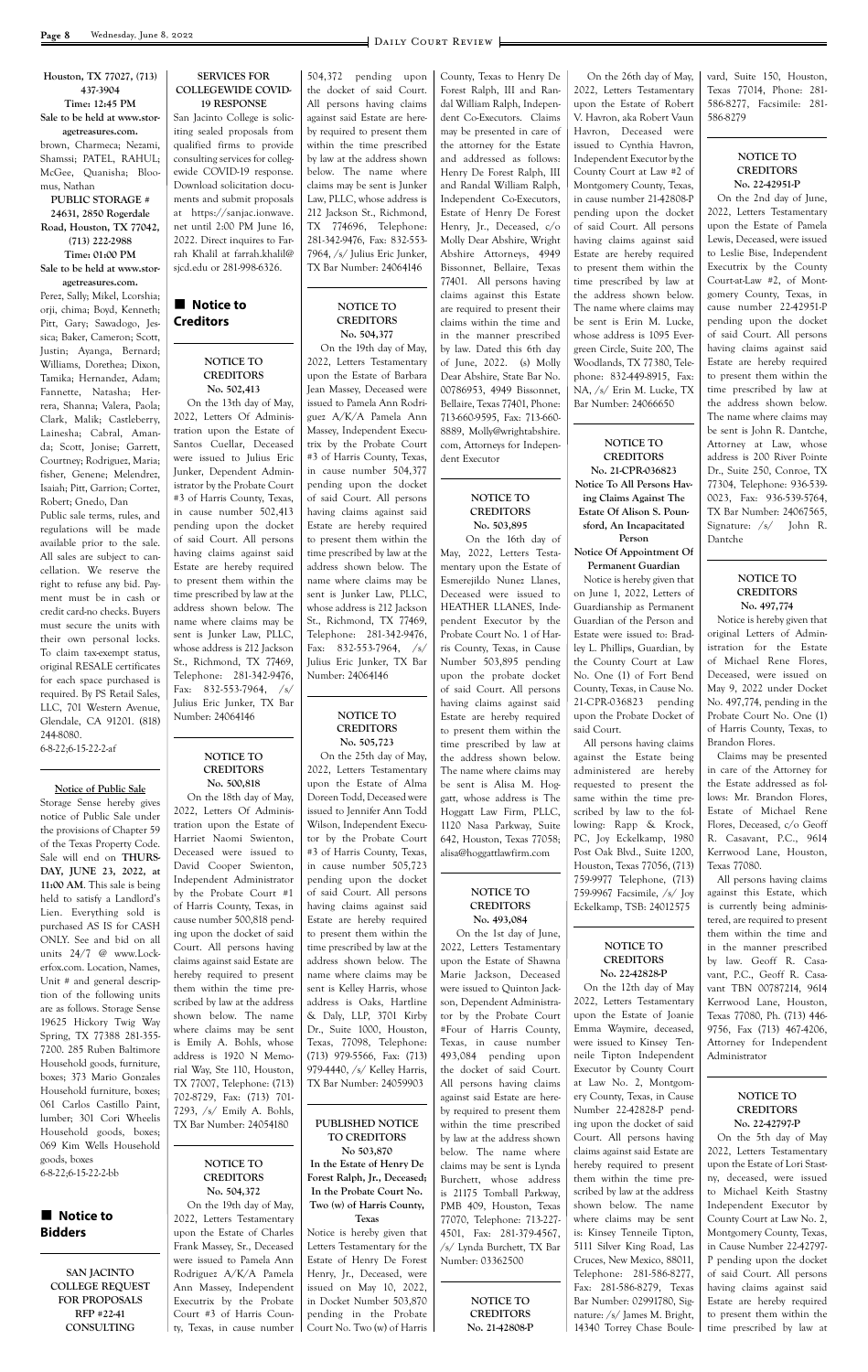the address shown below. The name where claims may be sent is: Michael Keith Stastny, 28811 Hidden Cove Drive, Magnolia, Texas 77354, Telephone: 281-586-8277, Fax: 281-586- 8279, Texas Bar Number: 02991780, Signature: /s/ James M. Bright, 14340 Torrey Chase Boulevard, Suite 150, Houston, Texas 77014, Phone: 281-586-8277, Facsimile: 281-586-8279

#### **NOTICE TO CREDITORS No. 500,568 Notice To All Persons Having Claims Against The Estate Of James Earl Sternenberg, An Incapacitated Person**

#### **Notice Of Appointment Of Permanent Guardian**

Notice is hereby given that on April 25, 2022, Letters of Guardianship as Permanent Guardian of the Person and Estate were issued to: Robert Steven Sternenberg, Guardian, by the Probate Court No. Two (2) of Harris County, Texas, in Cause No. 500,568 pending upon the Probate Docket of said Court.

All persons having claims against the Estate being administered are hereby requested to present the same within the time prescribed by law to the following: Rapp & Krock, PC Joy Eckelkamp, 1980 Post Oak Blvd., Suite 1200, Houston, Texas 77056, (713) 759-9977 Telephone, (713) 759-9967 Facsimile, /s/ Joy Eckelkamp, TSB: 24012575

#### **NOTICE TO CREDITORS No. 498,709 Notice To All Persons Having Claims Against The Estate Of Carol J. Montgomery, An Incapacitated**

# **Person Notice Of Appointment Of**

**Permanent Guardian** Notice is hereby given that on January 13, 2022, Letters of Guardianship as Permanent Guardian of the Person and Estate were issued to: James Richard Gebhart, JR.,

Guardian, by the Probate Court No. One (1) of Harris County, Texas, in Cause No. 498,709 pending upon the Probate Docket of said Court.

All persons having claims against the Estate being administered are hereby requested to present the same within the time prescribed by law to the following: Rapp & Krock, PC Joy Eckelkamp, 1980 Post Oak Blvd., Suite 1200, Houston, Texas 77056, (713) 759-9977 Telephone, (713) 759-9967 Facsimile, /s/ Joy Eckelkamp TSB: 24012575

> **NOTICE TO CREDITORS No. 504,168**

**Notice To All Persons Having Claims Against The Estate Of**

## **Lawrence Anton Lieder, Deceased**

**Notice Of Appointment Of Independent Co-Administrators With Will Annexed** Notice is hereby given that Letters of Administration upon the above Estate were issued on May 18, 2022 to: Carolyn Marie Elsey And David Warren Lieder by the Honorable Probate Court Number 1 of Harris County,

Texas, in Cause No. 504,168 pending upon the Probate Docket of said Court.

All persons having claims against said estate being administered are hereby requested to present the same within the time prescribed by law to: Carolyn Marie Elsey and David Warren Lieder, Independent Co-Administrators with Will Annexed of the Estate of Lawrence Anton Lieder, Deceased c/o Suzanne Perry Crain, Caton & James, P.C., 1401 McKinney Street, Suite 1700, Houston, Texas 77010- 1079

#### **NOTICE TO CREDITORS No. 504,964**

On the 18th day of May, 2022, Letters Testamentary upon the Estate of Leon M. Payne, Jr., Deceased, were issued to Julie Stone Payne, Independent Executor by the Probate Court # 1 of Harris County, Texas, in cause number 504,964 pending upon the docket of said Court.

All persons having claims against said Estate are hereby required to present them within the time prescribed by law at the address shown below. The name where claims may be sent is Terri Lacy, whose address is 600 Travis, Suite 4200, Houston, Texas 77002, Telephone: 713-220-4482, Fax: 713-220- 4285, Email: tlacy@huntonak.com, TX Bar Number: 11811500, Signature: /s/ Terri Lacy

### **NOTICE TO**

**CREDITORS No. 502,136** Notice is hereby given that original Letters Testamentary for the Estate of Carolyn Ann Theiler, Deceased, were issued on April 1, 2022, in Cause No. 502,136, pending in the Probate Court No: Two, Harris County, Texas, to: David Wayne Theiler and Ernest Herman Theiler, Jr. All persons having claims against this Estate which is currently being administered are required to present them to the undersigned within the time and in the manner prescribed by law. c/o: Richard A. Shuman Attorney at Law 4407 Arbor Brook Ct., Pasadena, Texas 77505. Dated the 1st day of June, 2022. Richard A. Shuman,

P.C. 4407 Arbor Brook Ct., Pasadena, Texas 77505, Telephone: (281) 487-5297 By: /s/ Richard A. Shuman Attorney for David Wayne Theiler and Ernest Herman Theiler, Jr., State Bar No.: 18326500, E-mail: ricashu@ yahoo.com

#### **NOTICE TO CREDITORS No. 504,398**

**Notice To All Persons Having Claims Against The Estate Of Dollie M. Ander Notice Of Appointment Of Independent**

**Executor** Notice is hereby given that on May 16, 2022, Letters Testamentary as Independent Executor upon the above Estate were issued to: Lloyd J. Ander by the Honorable Probate Court No. 2 of Harris County, Texas, in Cause No. 504,398 pending upon the Probate Docket of said Court.

All persons having claims against the Estate being administered are hereby requested to present the same within the time prescribed by law to the following: E. Frank Earley, III, P.C. E. Frank Earley, III, 843 Signature Cove, League City, Texas 77573, efrankearley@ msn.com

#### **NOTICE TO CREDITORS No. 505,168**

On the 18th day of May, 2022, Letters Testamentary upon the Estate of Doris Allen Ross, Deceased, were issued to Roger Dale Ross, Independent Executor by the Probate Court # 3 of Harris County, Texas, in cause number 505,168 pending upon the docket of said Court.

All persons having claims against said Estate are hereby required to present them within the time prescribed by law at the address shown below. The name where claims may be sent is Terri Lacy, whose address is 600 Travis, Suite 4200, Houston, Texas, 77002, Telephone: 713-220-4482, Fax: 713-220- 4285, Email: tlacy@huntonak.com, TX Bar Number: 11811500, Signature: /s/ Terri Lacy

> **NOTICE TO CREDITORS No. 504,992**

On the 2nd day of June 2022, Letters Testamentary upon the Estate of Lillian Kuehnle, Deceased, were issued to Ronald Arthur Kuehnle, represented by Paige H. Jones and Betty Lou Kuehnle, represented by Joe W. Newsom, Jr., Independent Co-Executors by the Probate Court #3 of Harris County, Texas, in cause number 504,992 pending upon the docket of said Court.

All persons having claims against said Estate are hereby required to present them within the time prescribed by law at the address shown below. The name where claims may be sent is Paige H. Jones, whose address is Dossey & Jones, PLLC, 25025 I-45 North, Suite 575, The Woodlands, Texas 77380, Telephone: 281-362- 9909, Fax: 281-476-7045, TX Bar Number: 00790897, Signature: /s/ Paige H. Jones

#### **NOTICE TO CREDITORS No. 503,580**

Notice is hereby given that original Letters Testamentary for the Estate of Mary Rosena Jones, Deceased, were issued on June 2, 2022, in Cause No. 503,580, pending in the Probate Court Number 4 of Harris County, Texas, to: David Spangler.

All persons having claims against this Estate which is currently being administered are required to present them to the undersigned within the time and in the manner prescribed by law. Estate of Mary Rosena Jones c/o Representative's Attorney Robert A. Whitley 12621 Featherwood Dr., Suite 165, Houston, TX 77034 Dated the 2nd day of

June, 2022.

#### **NOTICE TO CREDITORS No. 504,381**

 On the 24th day of May, 2022, Letters Testamentary upon the Estate of Bobbie Lynn Motsinger, Deceased were issued to Scott T. Motsinger, Independent Executor by the Probate Court #4 of Harris County, Texas, in cause number 504,381 pending upon the docket of said Court. All persons having claims against said Estate are hereby required to present them within the time prescribed by law at the address shown below. The name where claims may be sent is Miles V. Emery, whose address is 2800 Post Oak Blvd., 61st Floor, Telephone: 713.892.4814, Fax:

713.892.4800, /s/ Miles V. Emery, TX Bar Number: 24126516

### **NOTICE TO CREDITORS No. 505,863**

On the 2nd day of June, 2022, Letters Testamentary upon the Estate of James Donald Haneline, Deceased, were issued to Lisa Kim Stone, Independent Executor, by the Probate Court # Three (3) of Harris County, Texas, in Cause Number 505,863 pending upon the docket of said Court. All persons having claims against said Estate are hereby required to present them

within the time prescribed

**n** TABC Notices

below. The name where claims may be sent is c/o Barbara A. DeGeorgio, whose address is 705 Front Street, Richmond, Texas 77469. Telephone: (713) 952-1115 TX Bar Number: 05719400 Signature: /s/ Barbara A. DeGeorgio

#### **■ Proof of Heirship**

**CITATION BY PUBLICATION Application To Determine Heirship 21-42144-P Clerk Of The Court Mark Turnbull P.O. Box 959 Conroe, TX 77305 Attorney Of Record Person Filing Cause David A Munson 2002 Timberloch Place Suite 200 The Woodlands TX 77380 The State Of Texas** To: The unknown heirs of the Estate Of: Frederick Myles Falkenberry, Deceased Greeting: You are commanded to appear and answer to the Application to Determine Heirship filed by Felysha Madonna Shoultz, at or before 10 O'clock A.M. of the first Monday after the expiration of Ten (10) days from the date of Publication

of this Citation, before the Honorable County Court at Law #2 of Montgomery County, at the Courthouse in Conroe, Texas. Said application was filed on the November 09, 2021.

by law at the address shown **Application has been made with the Texas Alcoholic Beverage Commission for a Wine and Malt Beverage Retail Dealer's Permit by LS Pflugerville I, LLC dba Living Spaces Furniture to be located at 2660 Fountain View Drive, Houston, Harris County, Texas. Grover Geiselman, Manager. LS Pflugerville Restaurant Investment, LLC, Mem-**

The file number of said matter being: 21-42144-P

The style being: Estate Of: Frederick Myles Falkenberry The nature of said proceeding being substantially as follows, to wit:

Determine who the heirs and only heirs of the decedent are and their respective shares and interests in this estate; that no appraisers be appointed; and for all other relief to which applicant may be entitled.

Given under my hand and seal of said Court, in Conroe, Texas, this 3rd day of June, 2022. (Seal) Mark Turnbull, County Clerk, Montgomery County, Texas, /s/ Eloisa Salinas, Deputy Clerk

**ber.**

**Notice is hereby given in accordance with the terms and provisions of the Texas Alcoholic Beverage Code that BC Brothers, Inc d//b/a BC Food Mart has filed application for Wine-Only Package Store Permit.**

 **Said business to be conducted at 1417 Spencer Hwy, South Houston (Harris County), TX 77587**

 **BC Brothers, Inc d//b/a BC Food Mart**

 **Prakash BC - Pres; Narayan BC - Sec.**

**Notice is hereby given in accordance with the terms and provisions of the Texas Alcoholic Beverage Code that MLK Petrol LLC dba BK Food Store has filed application for Wine Package Store Only.**

**Said business to be conducted at 6333 Martin Luther King Blvd, Houston, Harris County, Texas 77021.**

**MLK Petrol LLC dba BK Food Store**

**Molly Truong - Manager**

**Notice is hereby given in accordance with the terms and provisions of the Texas Alcoholic Beverage Code that The Hem Group LLC dba: Hem Kitchen And Bar has filed application for Mixed Beverage.**

**Said business to be conducted at 11414, Houston, Harris County, Texas 77072.**

**The Hem Group LLC dba: Hem Kitchen And Bar**

**Steven N Diep / Managing Member; Kanny Le / Managing Member**

**Notice is hereby given in accordance with the terms and provisions of the Texas Alcoholic Beverage Code that Jadari Irie Sizzle LLC, dba Jadari Irie Sizzle has filed application for Wine and Malt Beverage** 

**Retail Dealer's On-Premise Permit.**

**Said business to be conducted at 12709 Beechnut St. Ste 100, Houston, Harris County, Texas 77072. Jadari Irie Sizzle LLC, dba Jadari Irie Sizzle Oneil Thorpe, Manager**

**Notice is hereby given in accordance with the terms and provisions of the Texas Alcoholic Beverage Code that Nam Thai, LLC dba: Nam Thai Restaurant And Bar has filed application for Mixed Beverage.**

**Said business to be conducted at 501 Bradford, Kemah, Galveston Coun-**

Notices continued on backpage